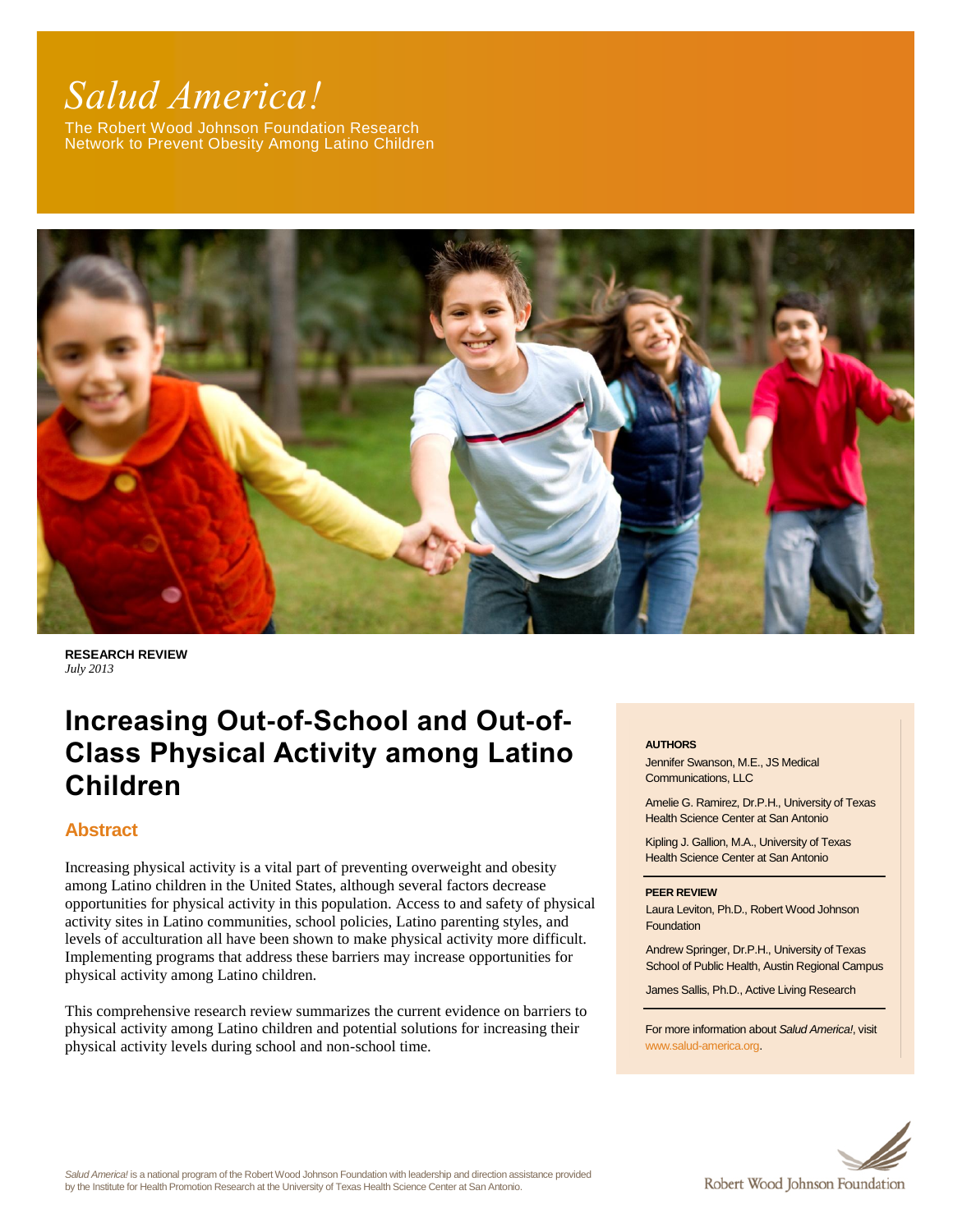#### **Introduction**

Latino children are at increased risk of overweight and obesity compared with White children.<sup>1</sup> Physical activity is important for preventing childhood obesity and has been found to provide other benefits associated with physical and cognitive growth and development, including improved overall health and academic performance.<sup>2</sup> According to current guidelines from the United States Department of Health and Human Services, children should participate in at least 60 minutes of moderateintensity physical activity per day.<sup>3</sup> Studies suggest that Latino children are less likely to meet the recommendations for daily physical activity and are more likely to engage in sedentary behaviors than White children (Figure 1).<sup>1;4</sup>

Current literature suggests that many factors may be associated with lower levels of physical activity among Latino children, and addressing these factors may lead to improved levels of physical activity.<sup>2</sup> The purpose of this research review was to identify factors that are associated with decreased physical activity among Latino children and summarize current school- and community-based initiatives, such as structured educational and physical activity programs, joint use agreements, and neighborhood programs, to increase physical activity among Latino children.

*Studies suggest that Latino children are less likely to meet the recommendations for daily physical activity and are more likely to engage in sedentary behaviors than White children.* 

#### Figure 1 **Physical Activity and Sedentary Behaviors among High-School Students in the United States, 2010**



*Data source: Eaton DK, Kann L, Kinchen S et al. Youth risk behavior surveillance - United States, 2009. MMWR Surveill Summ 2010;59:1-142.*

# **Methodology**

For this comprehensive research review, electronic searches of PubMed, Google Scholar and government and organization websites were performed to identify literature relevant to increasing physical activity among Latino children, defined as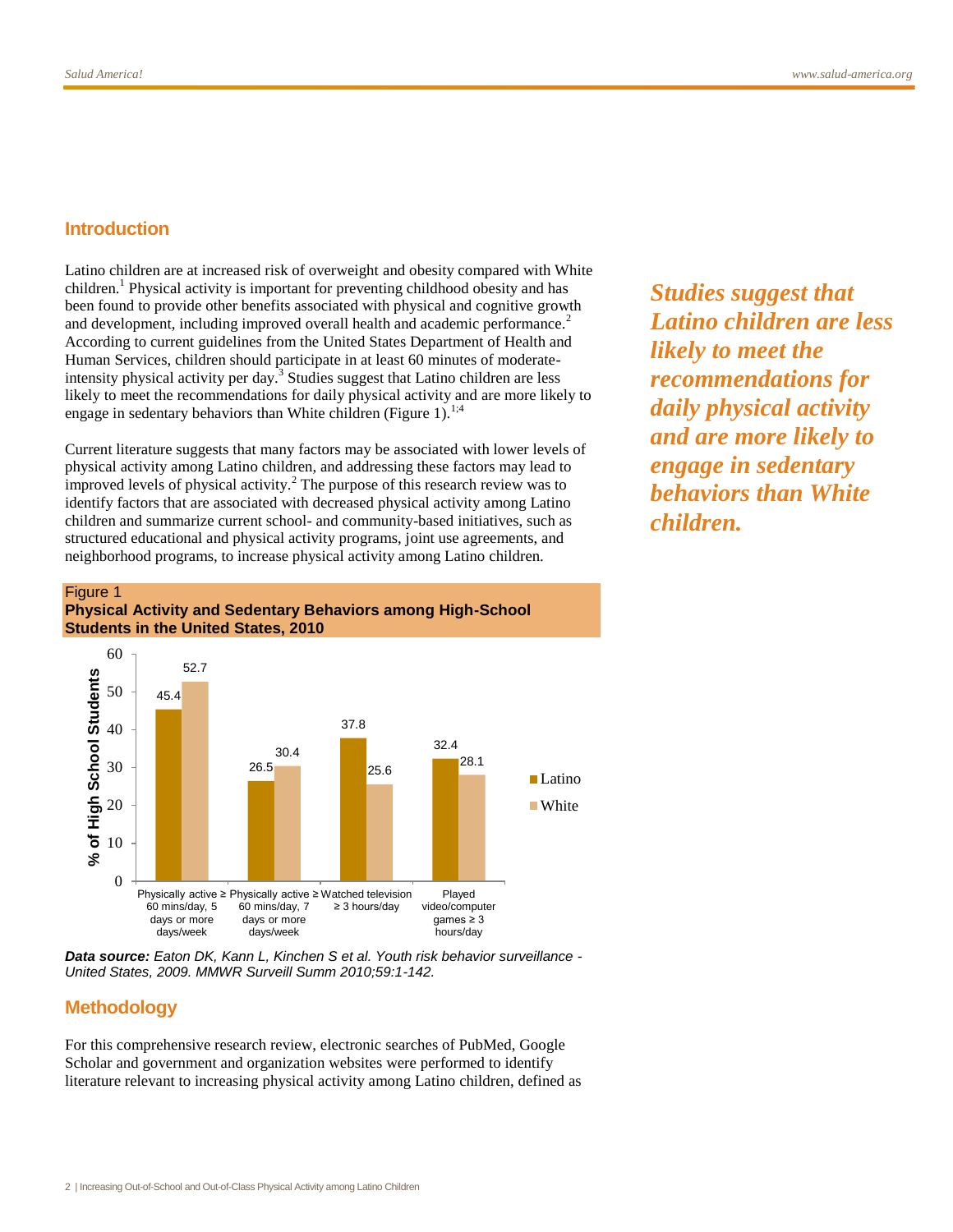individuals younger than  $18<sup>5</sup>$  Combinations of the following keywords and MeSH terms were used: adolescent, child, community, neighborhood, Hispanic Americans, Mexican Americans, Latino, motor activity, obesity, physical activity, recreation, and schools.

Included in this review were studies, policy statements, and legislation published between 2000 and 2012 that address Latino childhood obesity and strategies for increasing physical activity among Latino children. Most studies included children younger than 18, although in isolated cases, studies included individuals who were up to 19. Exclusion criteria included articles written in non-English language, studies conducted outside the United States, narrative reviews and editorials. Studies involving adults were included only if they contributed significant insight or recommendations on increasing physical activity among children. Titles and abstracts were reviewed for relevance and inclusion/exclusion criteria. Full text was obtained for relevant articles meeting the inclusion criteria. Additional literature was found through hand searches of the bibliographies of articles captured through the initial electronic searches. All findings were reported, including those that were contradictory.

The literature identified for this review is comprised primarily of survey-based research (interviews and questionnaires) and non-comparative studies. Few randomized controlled trials of physical activity programs in Latino children were identified, suggesting the need for further research in this area. As Latino communities in the United States are often economically disadvantaged compared with White communities, studies involving Latino communities were sought. However, when these were not available, studies on other economically disadvantaged populations and communities were included. Additionally, it is important to note that data on disparities in physical activity levels and access to physical activity sites may be confounded by a number of factors; therefore, more research is needed to determine if and how race/ethnicity, income and other factors are contributing to these disparities.

#### **Key Research Results**

- Latino children have fewer opportunities to engage in physical activity than White children because there are often fewer parks and recreation sites in their communities.
- Parenting styles, perceptions and behaviors may influence the level of physical activity in Latino children. Educating Latino parents about monitoring and rewarding healthy behaviors may improve the level of physical activity in their children.
- Level of acculturation may influence the level of physical activity among Latino children, although results are mixed as to whether less or more acculturation negatively impacts physical activity levels.
- Characteristics of neighborhoods and the built environment may affect the frequency of active transport to sites available for recreation and physical activity. Addressing the factors that negatively impact active transport to these sites may increase physical activity among Latino children.

*Latino children have fewer opportunities to engage in physical activity than White children because there are often fewer parks and recreation sites in their communities.*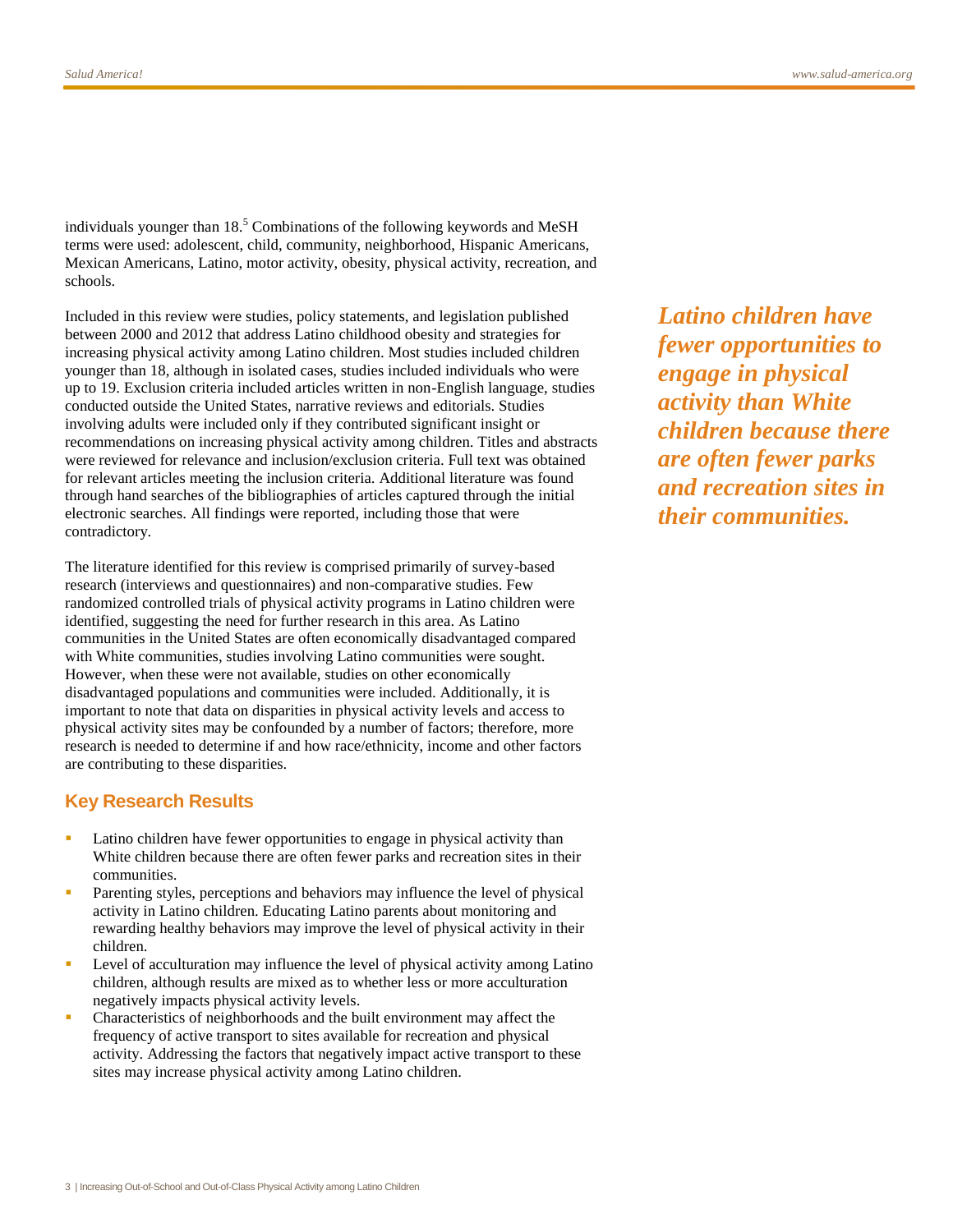- Latino children have few options for physical activity during the school day. Increasing opportunities for physical activity at school by implementing structured programs that engage children in physical activity (e.g., physical education, recess, or after-school programs), may increase overall activity levels and improve obesity-related outcomes in among Latino children.
- Community-based approaches that engage all members of the community and incorporate culturally-relevant messages about healthy living may increase physical activity among Latino children during out-of-school time.

### **Studies Supporting Key Research Results**

#### **Latino children have fewer opportunities to engage in physical activity than White children because there are often fewer parks and recreation sites in their communities.**

Disparities in family income and socioeconomic status exist between Latino and White children.<sup>6;7</sup> The poverty rate among Latino children is nearly three times that of their White counterparts  $(34.1\% \text{ vs. } 12.5\%$ , respectively).<sup>6</sup> Studies have shown that recreational resources differ by neighborhood income level and racial/ethnic composition. $8-14$ 

Data from the 2003 California Health Interview Survey revealed that adolescents living in neighborhoods with higher concentrations of poverty had less access to parks and lower levels of participation in physical activity than those living in areas with lower concentrations of poverty ( $P < 0.05$ ).<sup>12</sup>

In an assessment of physical activity facilities and programs for inner-city children in Boston (for which 23% of study participants were Latino), children from less economically advantaged neighborhoods had less access to recreation facilities and were less likely to be physically active than children from more advantaged neighborhoods.<sup>14</sup> Additionally, inner-city areas of Boston had fewer recreation facilities per child (one facility per 117 children) than those in medium- and highincome suburban communities (one per 65).

A study of Hall County, Ga. (26% Latino; of those, 84% are of Mexican ancestry), found that Latinos have less access to parks than Whites, as estimated by their proximity to local parks.<sup>15</sup> Among the population living within walking distance to a park, 55 percent were White and only 33 percent were Latino. In an assessment of quarter-mile buffers around each park in Hall County, 67 were comprised of primarily White populations, but only two were primarily (>50%) Latino. Moreover, the mean parkland acreage per 1,000 people was much lower in the Latino buffers compared with the White buffers (1.4 vs. 345).

Another study investigated the availability of recreational resources in three diverse areas of the United States. The number and characteristics of neighborhood parks and commercial and public recreational facilities (not including those at schools or churches) were assessed. Latino neighborhoods were less likely to have recreational facilities than White neighborhoods.<sup>8</sup> Approximately 81 percent of Latino neighborhoods and 38 percent of White neighborhoods did not have a recreational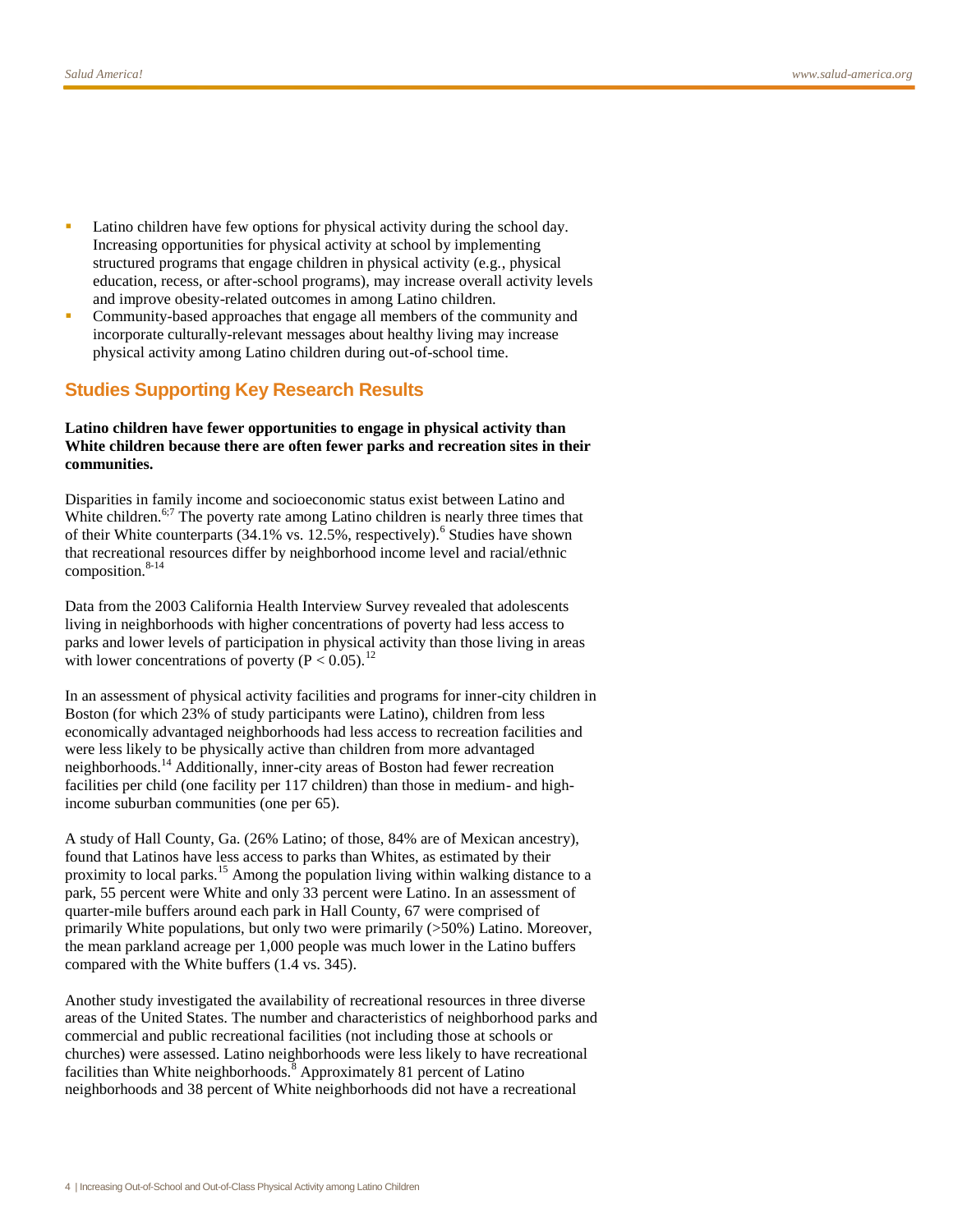facility (Figure 2). However, the probability of not having a park was not significantly different between the neighborhoods.

These studies suggest that access to sites that promote physical activity is inadequate for Latino populations.

**Parenting styles, perceptions and behaviors may influence the level of physical activity among Latino children. Educating Latino parents about monitoring and reinforcing healthy behaviors may improve the level of physical activity in their children.**

Several studies have evaluated parenting styles, perceptions and behaviors in relation to physical activity among Latino children.<sup>16-18</sup> Results of a systematic review suggest that Latina mothers often fail to perceive their children as overweight and associate moderate overweight with being healthy and happy.<sup>16</sup> They often believe that weight is determined by genetics and that children will eventually reach a healthy weight as they age. Thinner children are often perceived as unhealthy. These perceptions may result from the environment in which some Latino parents were raised, such as rural areas with high rates of malnutrition and dysentery. However, because this study did not explore how these perceptions impacted physical activity levels among Latino children, further research is needed to explore the connection between parents' perceptions of child weight and child physical activity.

A study of 106 Latino parent-child dyads (children ages 3-5) in Nashville, Tenn., found significant correlations between sedentary behaviors and activity levels between parents and their preschool-aged children.<sup>18</sup> Overall, parents were more sedentary and less physically active than the children, but strong correlations between parents and children were found in the percentage of awake time spent in sedentary behavior per day (r=  $0.60$ ; P <  $.0001$ ), as well as low (r =  $0.89$ ; P <  $.0001$ ) and moderate ( $r = 0.74$ ;  $P < .0001$ ) physical activity. These results suggest that Latino parents are highly influential in setting physical activity patterns in their children, and that interventions aimed at parents may help to increase physical activity among Latino children.

A survey of 812 parent-child dyads (children in grades K-2) from 13 elementary schools in San Diego, Calif., (in which at least 70% of students were Latino) found that children of parents who monitored and rewarded physical activity behaviors were more physically active compared with the children of parents who did not use these parenting styles  $(P < .001)$ .<sup>17</sup> Controlling or authoritarian styles regarding physical activity were used most often by unemployed  $(P < .05)$  and less acculturated (P < .001) parents; however, parental control was not significantly associated with the child's physical activity. Thus, in this study, it appeared that authoritarian parenting styles did not help to improve physical activity among Latino children.

Because perceptions, behaviors and parenting styles among Latino parents may influence the level of physical activity among their children, interventions should focus on changing perceptions about healthy weight and obesity and teaching parents appropriate ways to monitor and reinforce their child's behaviors to improve physical activity levels in Latino children. The parenting strategies for eating and activity

*Latino parents are highly influential in setting physical activity patterns in their children, and that interventions aimed at parents may help to increase physical activity among Latino children.*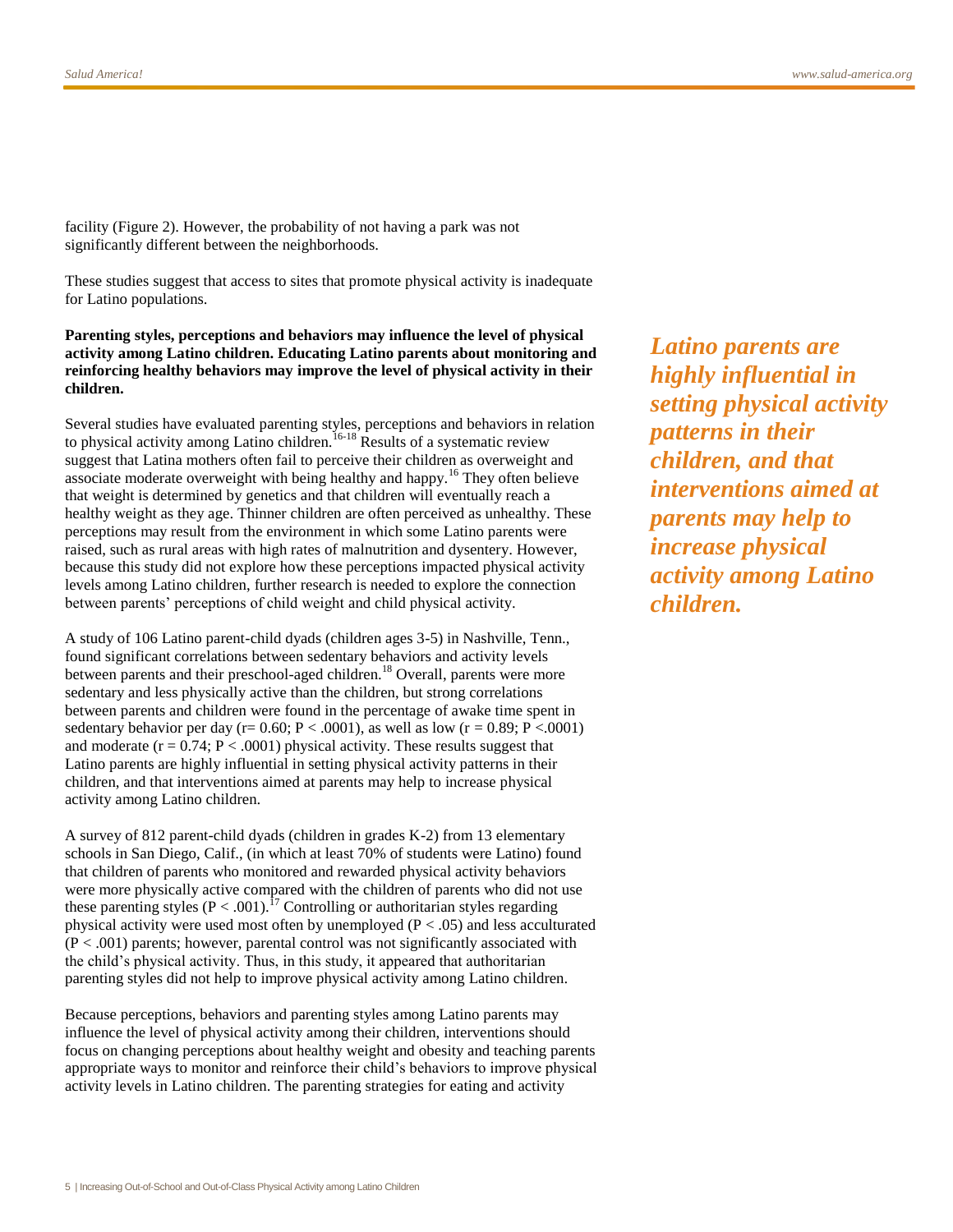scale (PEAS) is a valid and reliable tool for assessing Latino parenting strategies for physical activity and may be helpful for developing interventions.<sup>19</sup> The 26-item tool assesses factors such as limit setting, monitoring, discipline, control and reinforcement by parents in relation to diet and activity in their children.

#### **Level of acculturation may influence the level of physical activity among Latino children, although results are mixed as to whether less or more acculturation negatively impacts physical activity levels.**

Acculturation may play a role in physical activity among Latino children, but findings are inconsistent.<sup>20-26</sup> Some studies suggest that more acculturated children are more physically active; others suggest the contrary.

In a study that compared physical activity among Latino children by generation, firstand second-generation adolescents were less likely to obtain the recommended physical activity compared with third-generation adolescents. Additionally, Latino children living in homes where English was not the primary language were also less likely to obtain the recommended levels of physical activity.<sup>25</sup> However, in a study investigating the association between acculturation and obesity-related behaviors in Asian-American and Latino adolescents in Southern California, being more acculturated was associated with being less physically active.<sup>23</sup> These results have been corroborated by another study.<sup>24</sup>

In these studies, Latina mothers attributed sedentary behaviors to the American lifestyle, reporting that their home countries offered more opportunities for physical activity. The mothers believed a fast life pace, long work hours, multiple work shifts, and multiple family responsibilities have decreased opportunities for families to engage in physical activity. Mothers also cited modes of transportation that reduce the need for activity, such as automobiles, buses, escalators, and elevators. Another study found that children of less-acculturated families walked to school more frequently than more-acculturated children.<sup>26</sup>

The inconsistencies in the results of these studies could be attributed to differences in how each study defined acculturation. Therefore, to adequately identify and address the impact of acculturation on physical activity among Latinos, standardized methods of measuring acculturation are needed.

#### **Characteristics of neighborhoods and the built environment may affect how frequently children are able to walk or bike to parks and other recreational facilities. Addressing the factors that negatively impact active transport to these sites may increase physical activity among Latino children.**

Characteristics of neighborhoods and the built environment—man-made features in the community, such as sidewalks, streets, and buildings—may prevent active transport to recreation and physical activity sites among Latino.27-30 In a survey of parents and adolescents from three U.S. metropolitan areas (10% of participants were Latino), various environmental factors were associated with the use of and active transport to recreation sites for physical activity. Proximity to home and easy access to the site by walking/biking were significantly associated with more frequent use of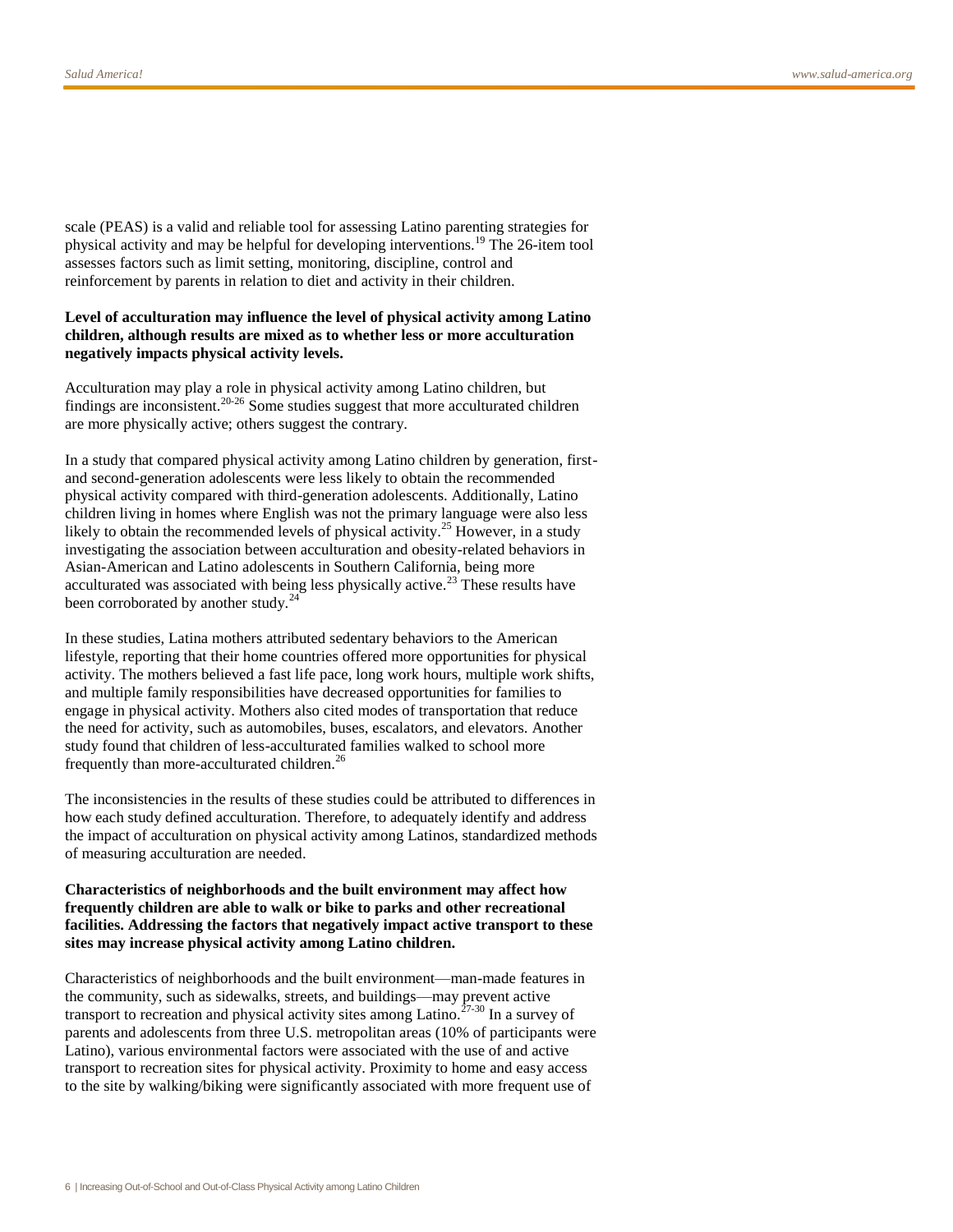the sites by children and adolescents. On multivariate analysis, higher perceived traffic safety, better pedestrian infrastructure, and lower crime were significantly associated with more frequent walking/biking to a recreation site ( $P < 0.01$  for all).<sup>29</sup> As noted by the study above, neighborhood crime may influence active transport in Latino communities. A study investigating physical activity and outdoor recreation among Latino children in the South Lawndale community of Chicago (83% Latino; of those, 92% are Mexican American), also referred to as Little Village, found that Latino children in the area are often exposed to violent crime in the neighborhood, as a witness and/or victim, $31$  and that their fear of crime was negatively related to their levels of physical activity and outdoor recreation. The participants reported less use of parks or locations requiring them to cross gang boundaries and reported being less active after dark, with some children not participating in any physical activity due to safety concerns. Other research from U.S. urban areas has also documented that Latino children are more likely to live in unsafe areas.<sup>32</sup>

Implementing street-scale improvements, such as improving neighborhood infrastructure and facilitating safe routes for active transport, may increase the use of such sites for physical activity by children in underserved communities. The National Complete Streets Coalition aims to make neighborhood streets safer for use by pedestrians and bicyclists, and many states, cities and towns are adopting Complete Streets planning policies.<sup>33</sup> Efforts are underway in Latino communities such as Santa Ana and Los Angeles, Calif.<sup>34;35</sup>

The Safe Routes to School National Partnership provides resources for increasing the safety of neighborhood streets to facilitate walking and biking in underserved communities.<sup>36</sup> A case study describes the implementation of the Safe Routes to School program at Maybury Elementary School in southwest Detroit (approximately 600 students, nearly 90% of whom are Latino).<sup>37</sup> During the program planning phase, the school sought parent feedback and conducted "walking audits" to identify factors that may be inhibiting active transport to school. Based on these assessments, the school made improvements to decaying sidewalks and installed more street lights. By using geographic information system (GIS) maps, which are generated from several forms of computerized geographical data, and crime data for the neighborhood, the safest routes to school were identified, and a walking school bus program, led by parent volunteers, was implemented on those routes, which increased rates of active transport to school.

**Latino children have few options for physical activity during the school day. Increasing opportunities for physical activity at school by implementing structured programs that engage children in physical activity may increase overall activity levels and improve obesity-related outcomes among Latino children.**

Studies suggest that Latino children may have fewer opportunities to engage in physical activity at a school than their White counterparts. In a study evaluating physical education and recess practices among U.S. public elementary schools, elementary schools with primarily Latino students were less likely than those with primarily White students to offer 20 minutes of recess daily. Latino schools were also *Elementary schools with primarily Latino students were less likely than those with primarily White students to offer 20 minutes of recess daily.*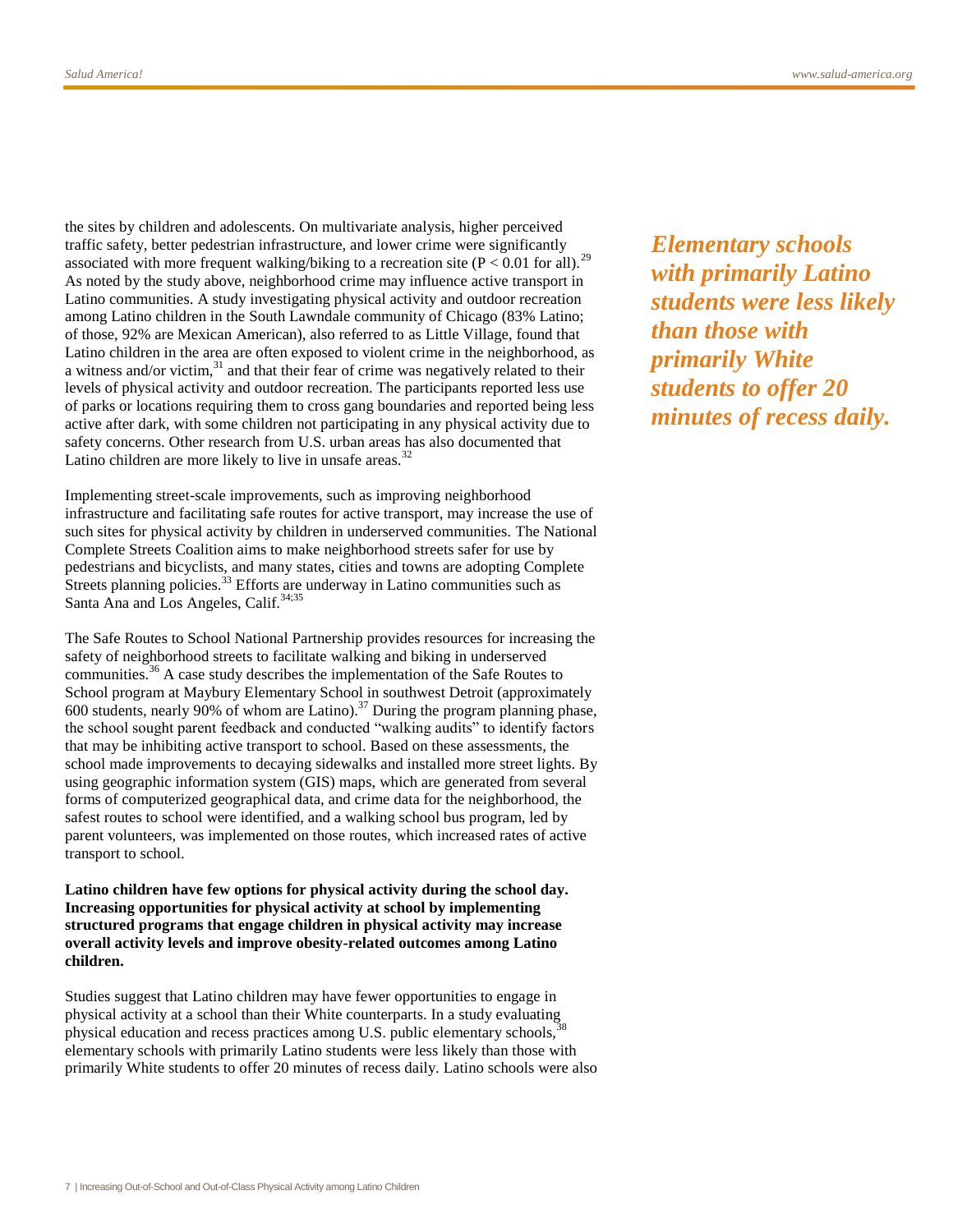less likely than White schools to offer physical education for at least 150 minutes per week, although the difference did not reach statistical significance. Another national study revealed that lower physical activity levels among Latino adolescent girls were attributable to differences in the schools that they attended.<sup>39</sup> Latino females attended schools that were poorer and more racially segregated than those attended by White females, and activity levels at those schools were lower than higher-income and more ethnically-diverse schools. No differences were found in physical activity levels between Latino and White girls who attended the same schools, but interestingly, Latino males had higher levels of activity than White males who attended the same schools.

A study of 102 public elementary schools in Rhode Island revealed that schools with high minority enrollment (≥10% African American, ≥25% Latino, or both) offered fewer programs supporting healthy eating and physical activity than schools with low minority enrollment.<sup>40</sup> Schools with high minority enrollment were less likely to offer physical activity ( $P < .05$ ), and children at those schools were less likely to participate in 20 minutes or more of recess play per day  $(P < .001)$ . Additionally, children in high-minority schools had less access to physical activity facilities, such as playing fields and tracks (Figure 2). No differences were found in access to physical education between low- and high-minority schools.

Even when states have policies for increasing physical activity, schools are often challenged to implement them due to competing priorities, lack of resources, insufficient knowledge about the policy among school administrators, and insufficient enforcement of policy.<sup>41</sup> Consistent school policies and programs targeted at increasing physical activity are needed to prevent childhood obesity.



 $\blacksquare$  All schools  $\blacksquare$  Low minority enrolment  $\blacksquare$  High minority enrollment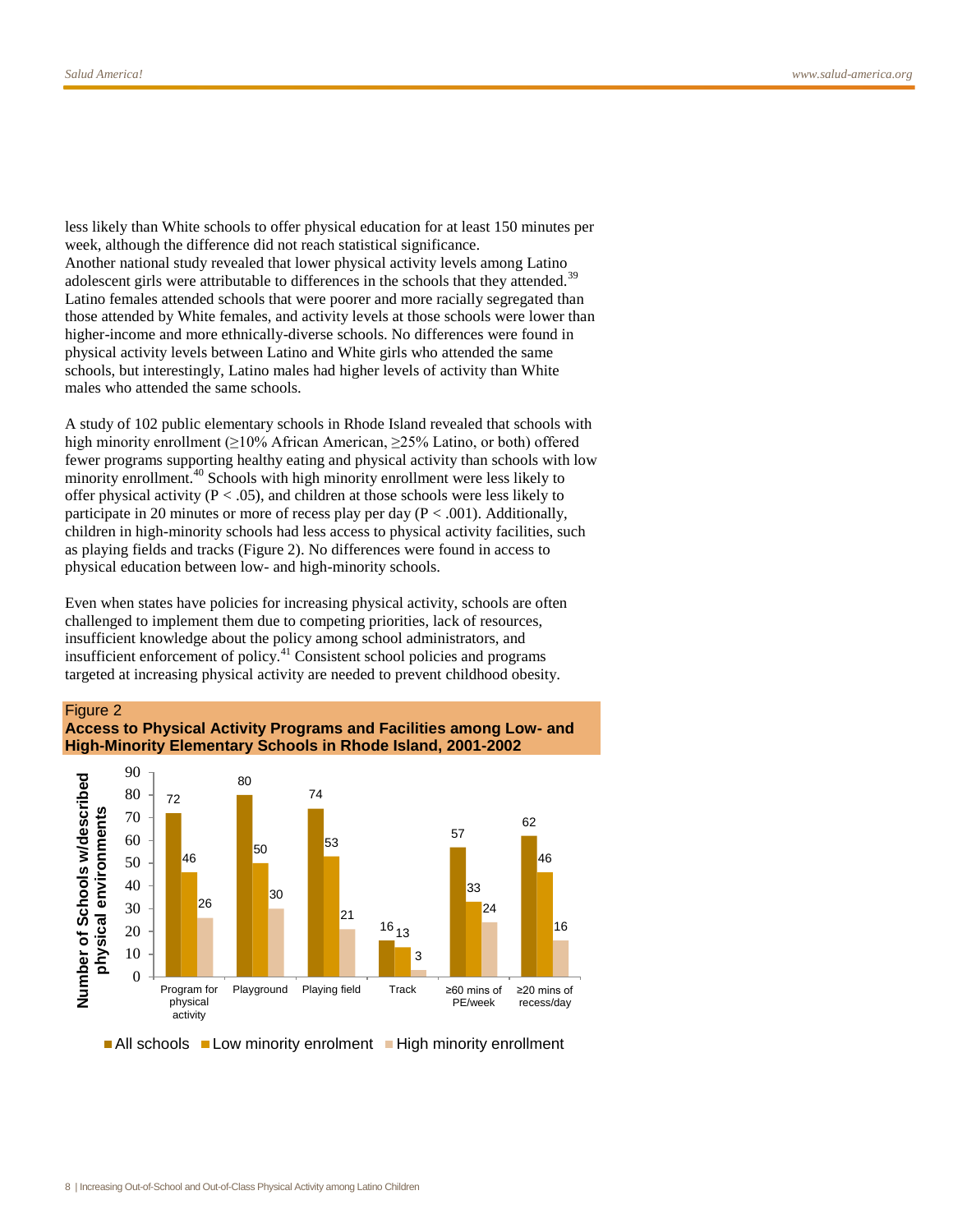*Data source: Pearlman DN, Dowling E, Bayuk C, Cullinen K, Thacher AK. From concept to practice: using the School Health Index to create healthy school environments in Rhode Island elementary schools. Prev Chronic Dis 2005;2 Spec no:A09. Epub;2005 Nov 1.:A09.*

Studies have shown that schools can help increase physical activity and promote healthy behaviors in Latino children by providing structured physical activity programs. In Get Moving!, a school-based intervention aimed at increasing physical activity and decreasing sedentary behaviors in 459 middle school girls (73% Latina), girls who received the intervention were significantly less sedentary ( $P \le 0.05$ ) and more intrinsically motivated to engage in regular exercise  $(P \le 0.05)$  compared with girls who received no intervention.<sup>42</sup> Participants in the Grand Canyon Trekkers program, a 16-week structured walking program among low-income Latino children, showed a 37.1-percent improvement in cardiorespiratory fitness compared with baseline.<sup>43</sup> Younger children may also benefit from structured physical activity programs. In a study of 423 primarily Mexican-American preschool children (90% Latino) in Head Start centers in San Antonio, Texas, the *Míranos!* program significantly increased active play levels ( $P < 0.05$ ) among children who participated in treatment groups compared with those in the control group.<sup>44</sup> Walking school buses have also shown some success among Latino school children, as mentioned previously in the case study of Maybury Elementary.<sup>37</sup> A randomized trial investigated the walking school bus in  $149 \frac{4}{\text{th}}$ -grade children (61% Latino) from eight low-income public elementary schools in the Houston Independent School District in Texas.<sup>45</sup> Compared with the control group, children who participated in the walking school bus intervention significantly increased their active commuting (P  $< .001$ ) and moderate-to-vigorous physical activity (P = .029). A study of 25 Latino elementary students (ages 5-11) in Albuquerque, N.M., reported slight increases in weekly physical activity compared with baseline, but the difference was not significant ( $P = .08$ ).<sup>46</sup> Challenges to implementing the walking school bus have been cited. In the Maybury case,  $37$  parent participation was the main barrier to widespread implementation. Work- and family-related demands often prevent parents from volunteering for the program. With the help of additional grants, the Maybury staff hopes to provide monetary incentives such as coupons for food or drugstore items to help parents struggling with poverty. Rotating walking school bus leaders and coordinating with the nearby high school to recruit older students to help with the program may help to retain the current routes and expand to additional routes. Another goal of the program is to equip the school with areas for securing bikes to allow for biking school buses in the future.

Increasing physical activity during school may lead to improved obesity-related outcomes. A randomized, controlled trial compared a school-based weight management program with a self-help program for 60 overweight Mexican-American children (ages 10-14) at a charter school in Houston.<sup>47</sup> Both programs aimed to increase healthy eating and physical activity. Participants in the schoolbased program participated in an instructor/trainer-led intervention (ILI) for 24 weeks in which they received daily sessions Monday through Friday. Participants in the self-help (SH) program used a 12-week parent-guided manual to promote weight loss and long-term management. ILI participants showed significantly greater decreases in standardized BMI (zBMI) at 1 and 2 years ( $P < 0.001$ ,  $P < 0.05$ ,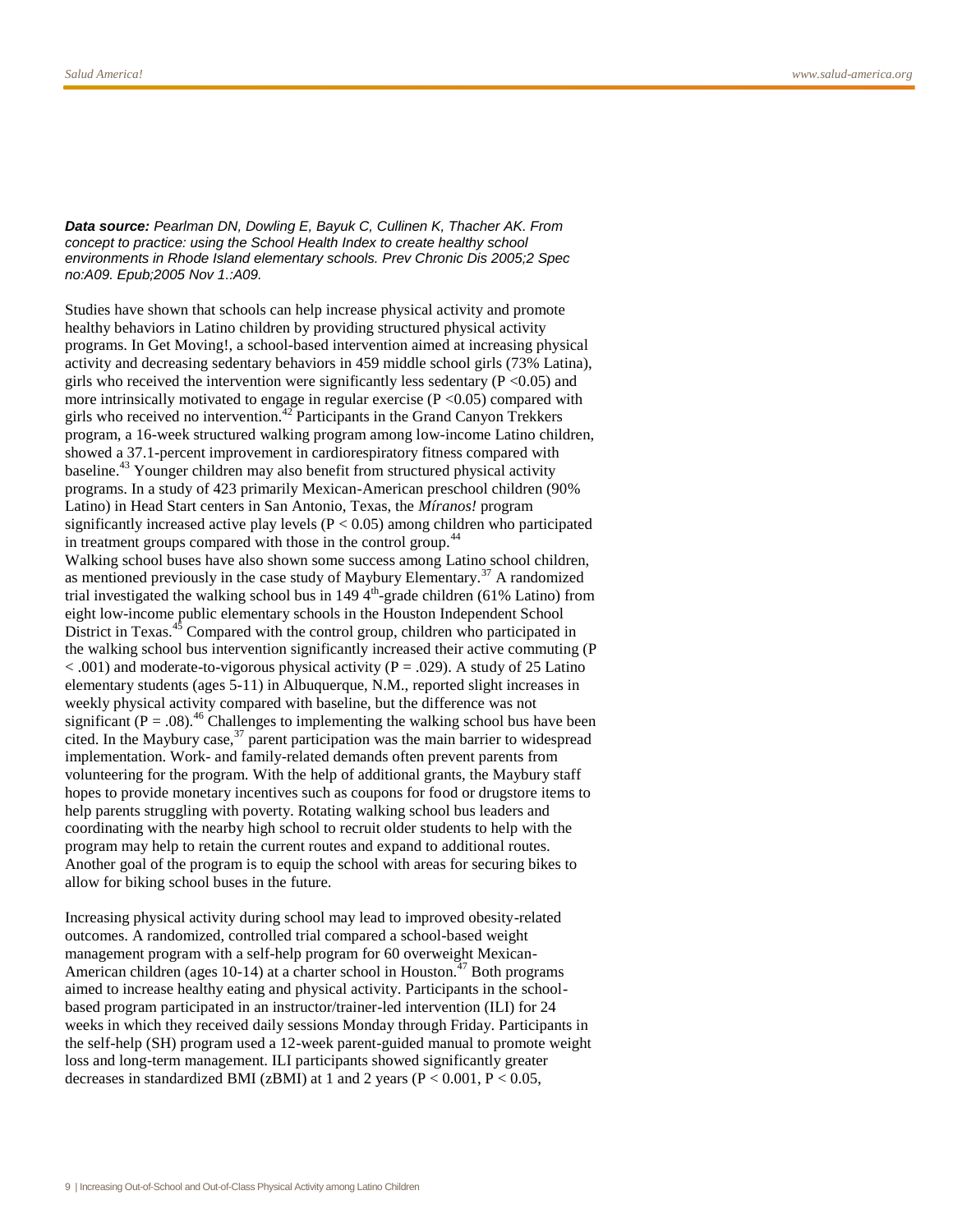respectively) compared with SH controls (Figure 3). ILI participants also showed greater improvements in body composition ( $P < 0.01$ ), total cholesterol ( $P < 0.05$ ), and triglycerides (P < 0.05) compared with SH controls. The authors suggest that the success of the program may stem from school and community involvement. The school leveraged its strong ties to the Mexican-American community and relationships between teachers, parents, and students to retain student involvement in the program.

Structured, school-based physical activity programs may help increase physical activity levels and improve obesity-related outcomes among Latino children. Although many of the programs described above had some success increasing physical activity among Latino children, some showed no significant changes in weight or BMI, perhaps suggesting that more time would be needed to fully evaluate program impact.



#### **Change in Standardized BMI after 2 Years of a School-Based Weight Management Intervention in Mexican-American Children**



Standardized BMI (zBMI) at baseline, 1, and 2 years for completers only. SH, self-help condition; ILI, instructor-led intervention condition.

*Data source: Johnston CA, Tyler C, Fullerton G et al. Effects of a school-based weight maintenance program for Mexican-American children: results at 2 years. Obesity (Silver Spring) 2010;18:542-547.*

#### **Community-based approaches that engage all members of the community and incorporate culturally-relevant messages about healthy living may increase physical activity among Latino children during out-of-school time.**

Providing community access to school physical activity facilities during non-school time is one way to increase physical activity among Latino children. Since 2000, the U.S. Department of Health and Human Services (DHHS) Healthy People 2020 initiative has worked to increase access to school physical activity facilities.<sup>48</sup> Although some schools have successfully opened their facilities to the community,<sup>49</sup> interim data suggest that little progress has been made in reaching the overall goal; fewer schools provided access to their physical activity facilities in 2006 (29%) than the baseline in 2000 (35%).<sup>50</sup>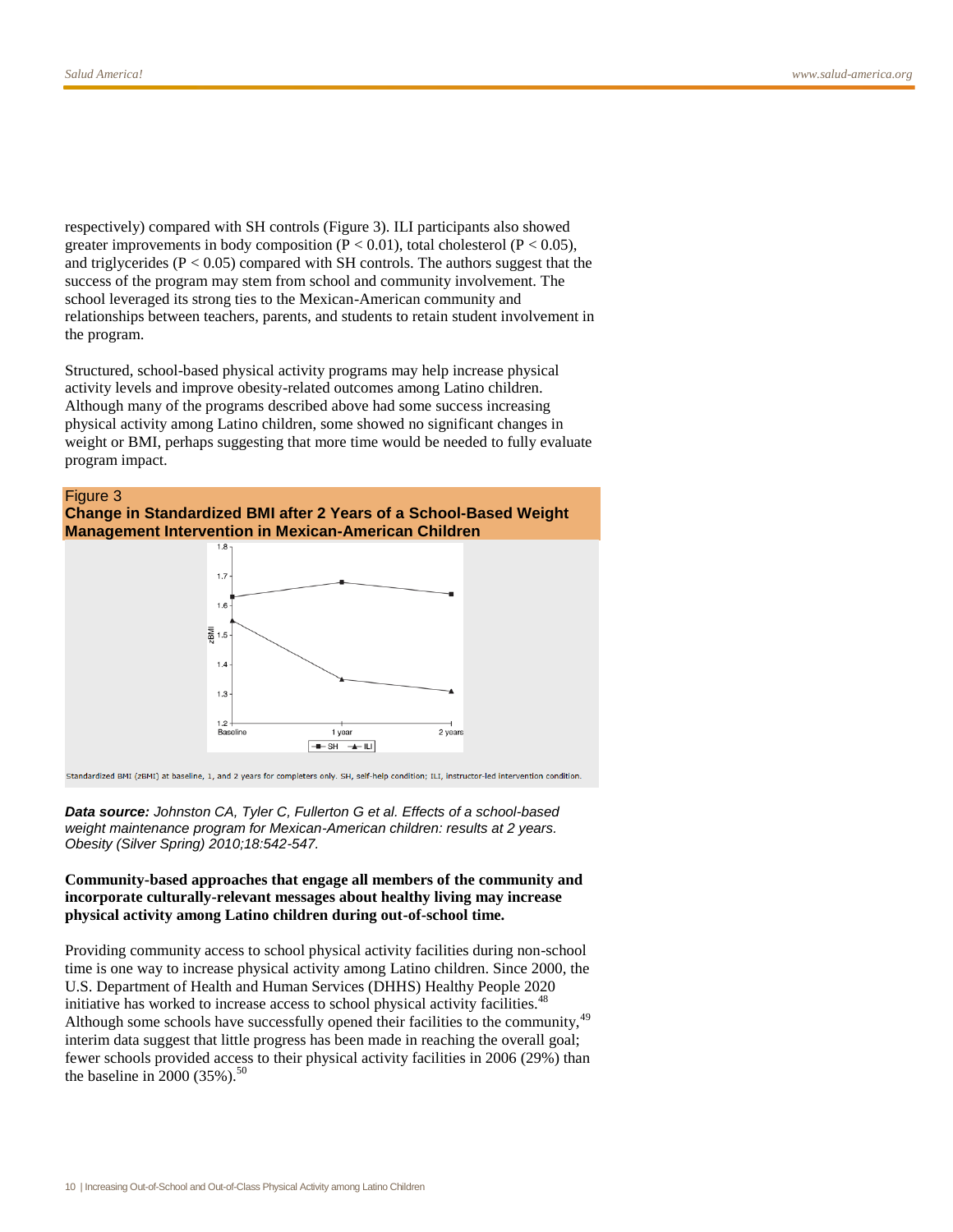Liability concerns may also prevent the shared use of facilities. In a 2009 survey study investigating community access to school recreational facilities in underserved communities (where 32 of residents were Latino), 69 percent of 361 respondents indicated that their school facilities were open to the community. However, 82 percent of respondents overall and 91 percent of those whose school facilities were not open to the community were concerned about liability associated with providing access to school facilities.<sup>51</sup> Other perceived barriers include maintenance, operational resources, and scheduling.<sup>52</sup> Joint use agreements (JUAs) and other forms of partnerships may provide opportunities to share liability and resources, potentially reducing risks and costs for both entities while providing benefits to the community.<sup>51;53-55</sup> Currently, 20 states have statutes that allow for JUAs,<sup>56</sup> and some communities have been successful in implementing them. For example, the Fruitvale neighborhood (46% Latino) of Oakland, Calif., built strong relationships between public officials, school administrators, and community members to establish a JUA with the Unity Council, a nonprofit community development agency, to offer evening sports leagues on school grounds for more than 500 children. Outreach was critical to engaging the community and instilling a sense of ownership in the program.<sup>52</sup>

Other types of community partnerships have been successful at increasing physical activity among Latino children. BOUNCE (Behavior Opportunities Uniting Nutrition, Counseling, and Exercise) was a 12-week community-based study that aimed to increase physical fitness and activity in 46 low-income Latino motherdaughter dyads through the use of physical activity (e.g., Latin dance, sports, or free play), education, and behavioral counseling.<sup>57</sup> Participants were assigned to an intervention or control group. In the intervention group, participants engaged in three weekly physical activity sessions, two weekly nutrition sessions, and one weekly behavioral counseling session. Participants in the control group met with an instructor once weekly and received written educational materials on various nutrition and counseling topics and then engaged in light intensity physical activity. Although no changes in physical activity or BMI were observed between the motherdaughter dyads in the intervention group and those in the control group, aerobic capacity was significantly improved in daughters who participated in the intervention group ( $P = 0.044$ ). This study is limited by its small sample size and nonrandomized design; however, BOUNCE is a community-based example that builds on the natural interactions between mothers and daughters and incorporates culturally-appropriate activity, such as Latin dance, to engage participants.

Another program aimed at increasing physical activity among Latino children is the Active Living Logan Square program in a predominantly Latino (71%) urban community in Chicago.<sup>13</sup> The program promoted partnerships between school administrators, local policymakers and community members to create safe, inviting places for physical activity in the community by connecting neighboring communities with an Open Streets model, where 4 miles of Chicago streets connecting three inner-city communities were closed to motorized vehicles to allow residents to engage in physical activity. The program was modeled after a program in Bogota, Colombia, called *Ciclovia* (Spanish for "bike path"). Since the start of the pilot program, more than 10,000 residents from five diverse communities have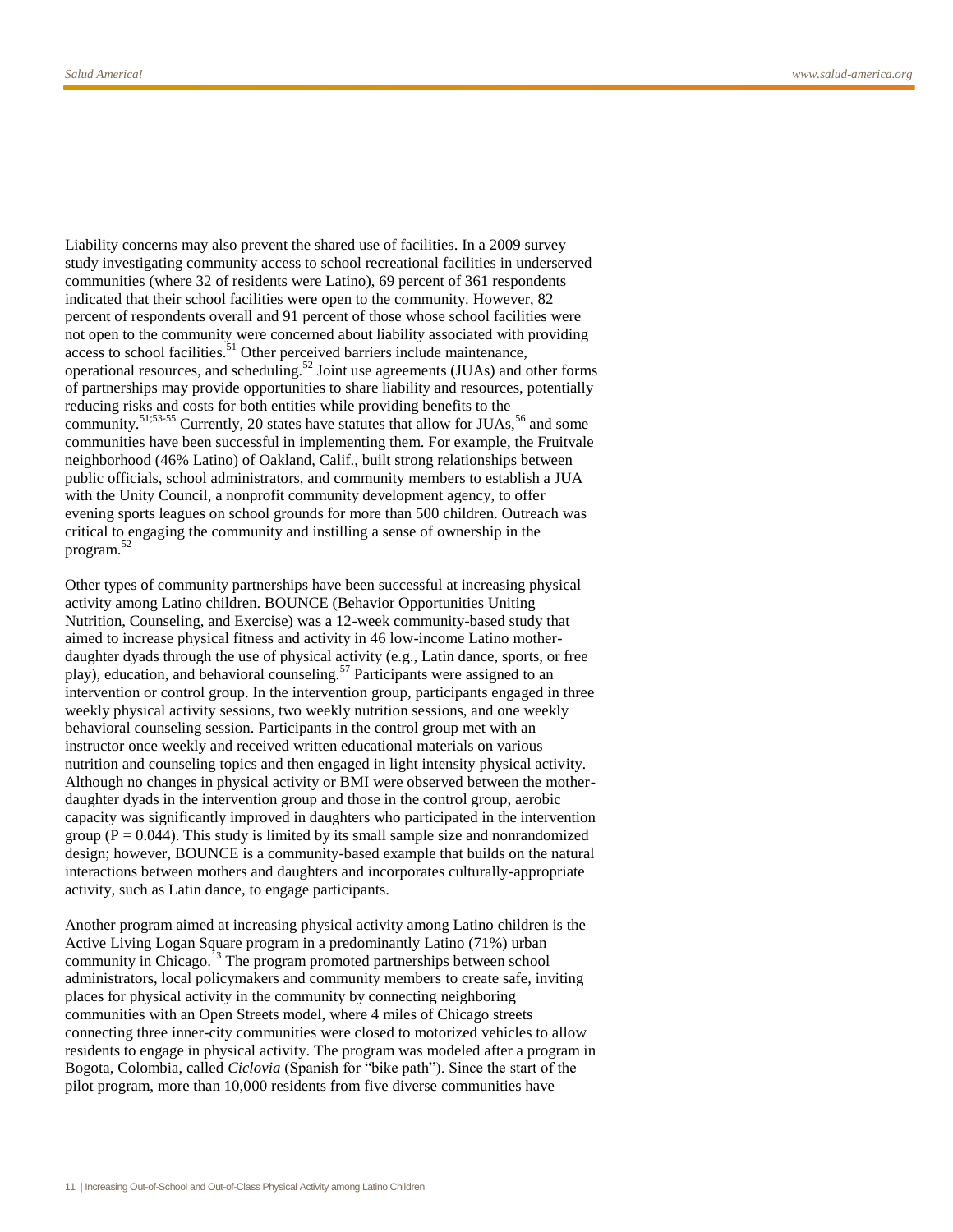participated. The success of Open Streets has led to additional pilot programs in Chicago and other cities in the country. Social and cultural competence among planners and program staff contributed to the success of the program. Ethnicity, language, and culture of place were considered in the development and implementation of all programs. To increase awareness about the program within the community, messages about upcoming activities were delivered to the residents by other bilingual community members.

Another successful community-based program was VERB, a marketing campaign that promoted physical activity among U.S. children ages 9-13 years and four specific racial/ethnic groups, including Latinos.<sup>58</sup> Participants received appealing messages through VERB-branded radio and TV advertisements with the tag line, "It's what you do!" For Latinos in particular, the tag line was modified to "Ponte las Pilas," or "Get going" (the literal translation is "put in your batteries"). The advertisements emphasized family values, had an emotional tone, and were delivered in Spanish by authority figures and media personalities who were well respected in the Latino community. After one year of the program, the Latino group met the goals for VERB awareness, but the awareness was not translating to increased physical activity. Investigators concluded that the VERB messages needed to reach Latino children through additional outlets to improve physical activity outcomes. After distributing a bilingual schedule planner and increasing marketing to parents, positive associations were observed between exposure to VERB and increased physical activity at the 2-year follow-up. Incorporation of culturally relevant messages was a successful strategy for personalizing the VERB brand to Latinos and the other racial/ethnic subgroups studied.

These studies suggest that community-based interventions should be culturallyappropriate and incorporate multidimensional interventions to increase opportunities for success. Additionally, research has shown the importance of interim measurements of program effectiveness in building on the most successful elements and tailoring programs for specific community needs.<sup>59</sup>

## **Conclusions and Policy Implications**

#### **CONCLUSIONS**

- Latino children in the United States have fewer opportunities for physical activity than White children due to limited recreation facilities in their communities and higher ratios of children per recreation site. Addressing barriers to physical activity in underserved communities may increase physical activity levels among Latino children.
- More research on increasing physical activity among Latino children is needed, as few Latino-specific studies were identified on this topic. Results from lowincome and whole-population studies informed conclusions when Latinospecific studies were not available. In those cases, some of the data presented may not be generalizable to Latino populations, but they may generate hypotheses for Latino-specific studies.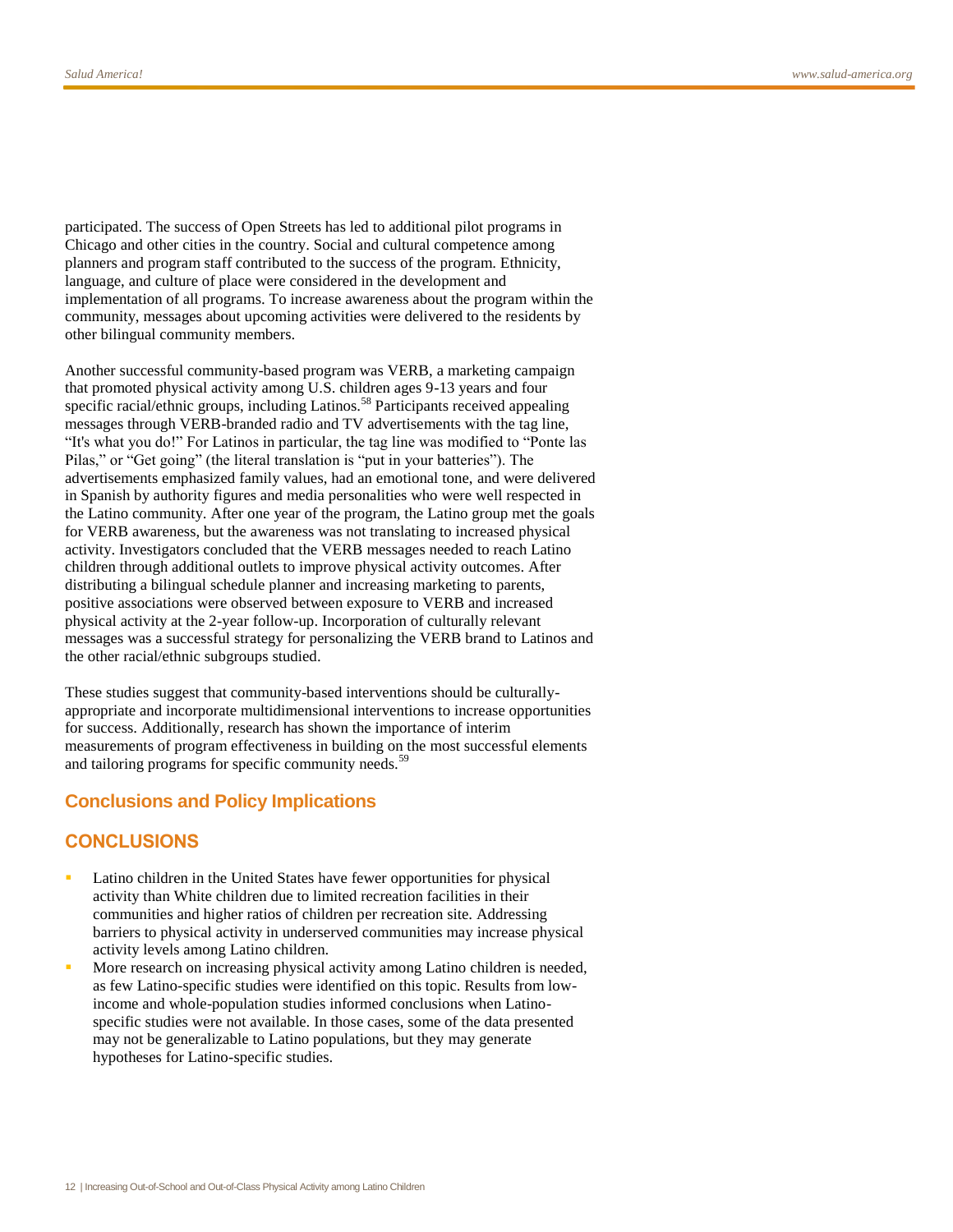- Factors associated with parenting, such as parenting styles and parent perceptions and beliefs, may determine whether Latino children achieve adequate levels of physical activity. Improving Latino parents' perceptions about healthy weight and increasing their skills for monitoring and reinforcing their child's activity may improve physical activity levels among Latino children.
- Acculturation may influence levels of physical activity among Latino children, but study results are inconsistent as to whether more or less acculturation negatively impacts physical activity. Standardized definitions of acculturation are needed to better evaluate the impact of culture on physical activity.
- Characteristics of neighborhoods and the built environment may prevent active transport to recreation and physical activity sites in the Latino communities. Addressing barriers that prevent active transport, such as improving neighborhood infrastructure and devising routes that avoid high-crime areas, may improve active transport to recreation and physical activity sites.
- Structured school- and community-based programs have demonstrated some success in increasing physical activity among Latino children. Partnerships between school administrators, local policymakers, communities and families can facilitate the identification and implementation of successful solutions for increasing physical activity opportunities to prevent obesity in Latino children.

#### **POLICY IMPLICATIONS**

The findings of this review have several implications for legislators, policymakers, school administrators, and community members. Efforts should focus on meeting the following needs to increase physical activity in Latino children:

- Local governments, policymakers and planners should generate and evaluate neighborhood maps of physical activity resources to identify the need and appropriate areas for the development of parks and recreation spaces in Latino communities.
- Community leaders and policymakers should develop programs to educate Latino parents on childhood overweight and obesity and the benefits of physical activity. Programs should focus on educating parents about effective strategies for reducing sedentary behaviors and increasing physical activity among Latino children.
- Local governments, policymakers and planners should implement street-scale improvements (e.g., repairing sidewalks and installing more street lights) and develop programs that improve safety (e.g., Safe Routes to School, Complete Streets) to increase active transport and use of physical activity sites in the community.
- State and local governments and school administrators should develop and promote policies, such as joint use agreements, that allow access to school recreational facilities during non-school hours.
- Health departments should work with stakeholders in school- and communitybased settings on ways for Latino children to achieve the federal government's recommended 60 minutes of daily physical activity for all children.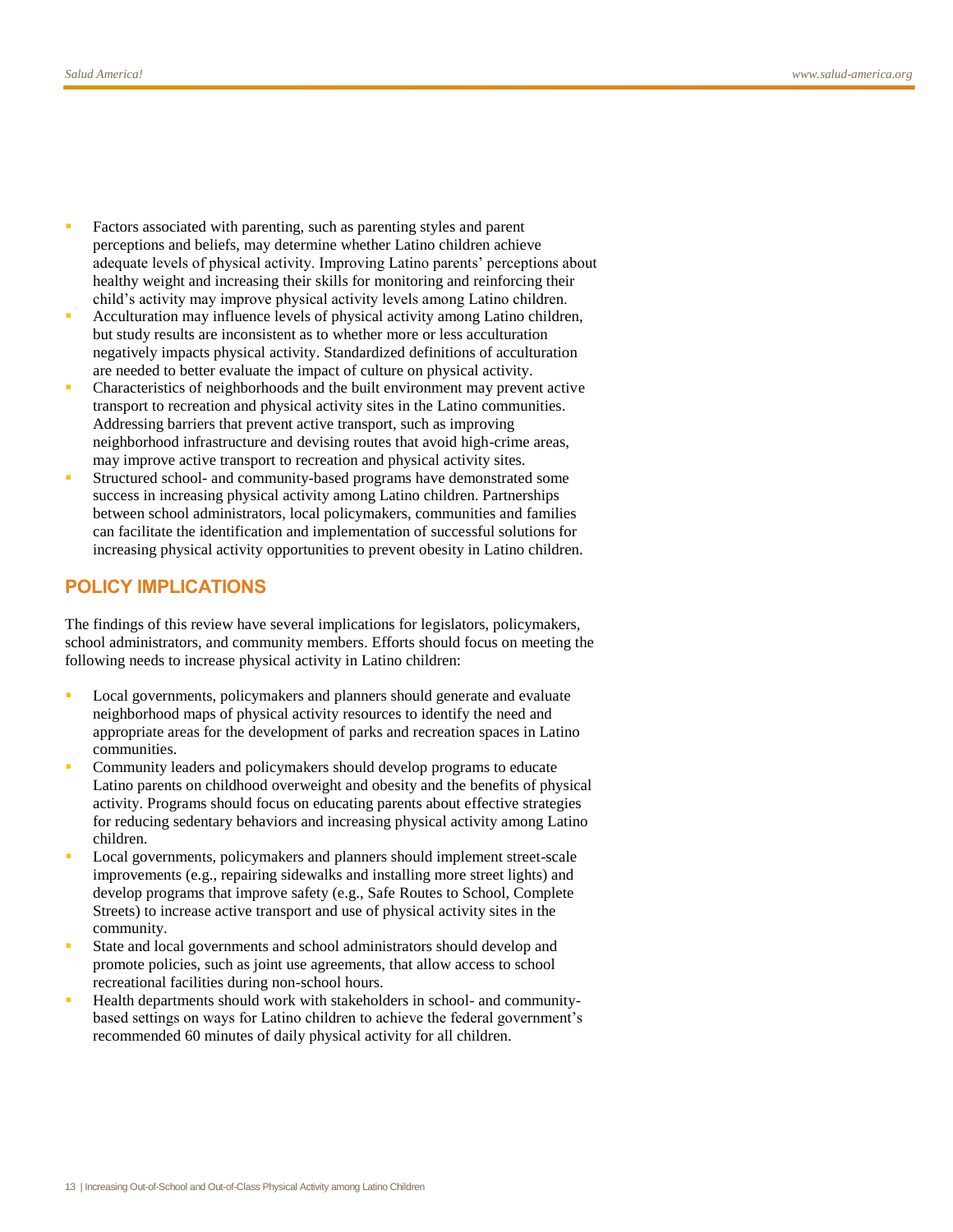### **FUTURE RESEARCH NEEDS**

To increase opportunities for physical activity among Latino children, further research is needed to identify the factors that may interfere with physical activity. Studies should focus on determining the specific effects of family income, socioeconomic status, availability of resources in underserved communities and schools, and other social forces on physical activity levels. Appropriate tools for evaluating parenting strategies and acculturation should be developed and validated. School- and community-based physical activity programs that have shown some success should be investigated further or on a larger scale to assess their impact on long-term physical activity and obesity prevention. Interventions that have been highly successful in some Latino populations should be evaluated further to assess their generalizability and cost-effectiveness in other Latino populations.

#### **ABOUT THE PROGRAM**

*Salud America!* The RWJF Research Network to Prevent Obesity Among Latino Children is a national program of the Robert Wood Johnson Foundation. The program aims to educate and support researchers, decision-makers, community leaders, and the public in contributing towards healthier Latino communities and seeking environmental and policy solutions to the epidemic of Latino childhood obesity. The network is directed by the Institute for Health Promotion Research at The University of Texas Health Science Center at San Antonio.

For more information, visi[t http://www.salud-america.org.](http://www.salud-america.org/)

**ABOUT THIS RESEARCH REVIEW** Copyright 2013 Robert Wood Johnson Foundation.

Route 1 and College Road P.O. Box 2316 Princeton, NJ 08543–2316 *www.rwjf.org*



Robert Wood Johnson Foundation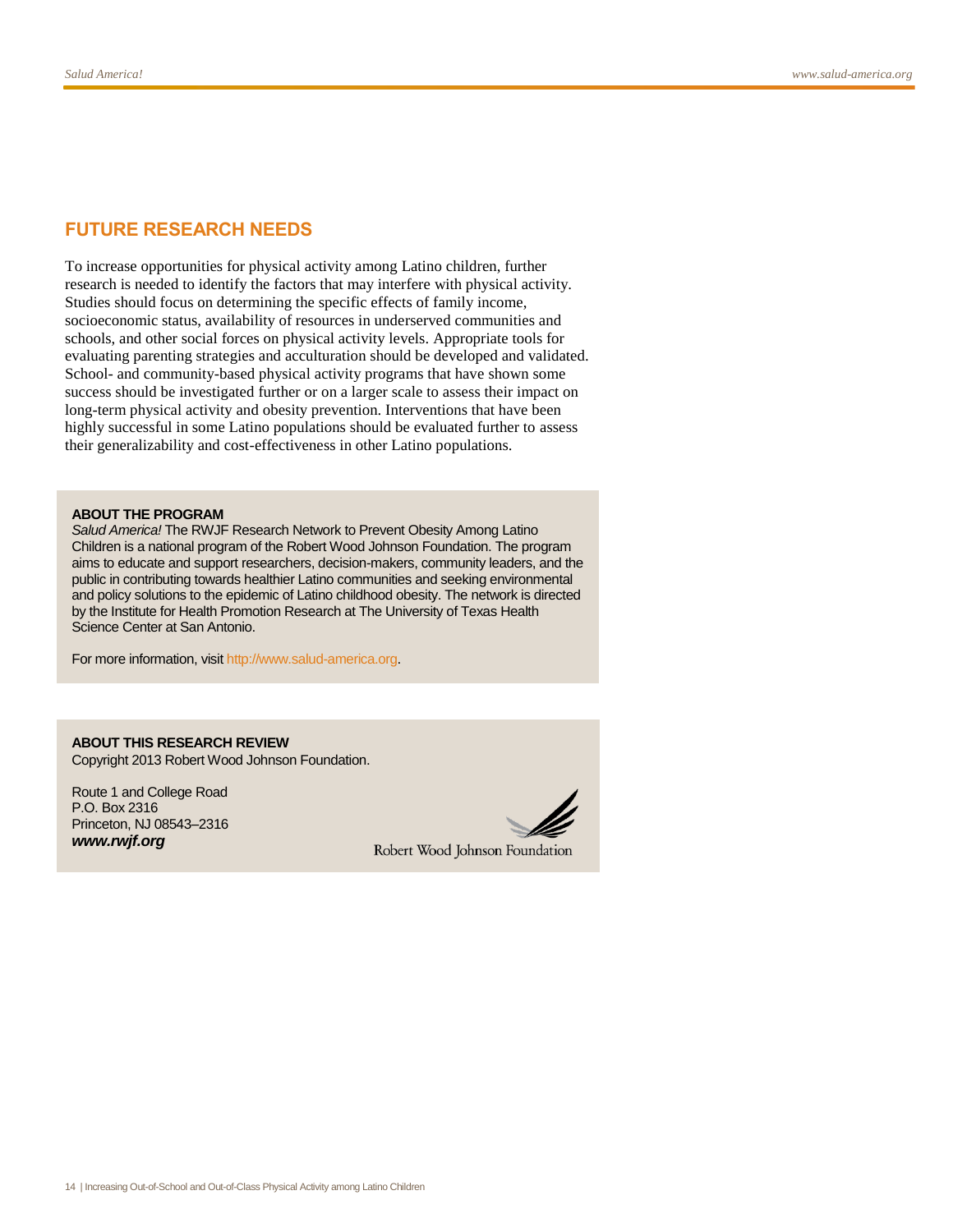#### **Reference List**

- (1) Eaton DK, Kann L, Kinchen S et al. Youth risk behavior surveillance United States, 2009. *MMWR Surveill Summ* 2010;59:1-142.
- (2) Centers for Disease Control and Prevention. School health guidelines to promote healthy eating and physical activity. 2011; Available from: [http://www.cdc.gov/mmwr/preview/mmwrhtml/rr6005a1.htm.](http://www.cdc.gov/mmwr/preview/mmwrhtml/rr6005a1.htm)
- (3) US Department of Health and Human Services. 2008 physical activity guidelines for Americans. 2008; Available from: [http://www.health.gov/paguidelines/.](http://www.health.gov/paguidelines/)
- (4) Centers for Disease Control and Prevention. Physical activity levels among children aged 9-13 years--United States, 2002. *MMWR Morb Mortal Wkly Rep* 2003;52:785-788.
- (5) UNICEF. Convention of the rights to the child. 1989; Available from: [http://www.unicef.org/crc/.](http://www.unicef.org/crc/)
- (6) United States Census Bureau. Income, poverty and health insurance coverage in the United States: 2011. 2012; Available from: [http://www.census.gov/prod/2012pubs/p60-243.pdf.](http://www.census.gov/prod/2012pubs/p60-243.pdf)
- (7) United States Census Bureau. 2011 American community survey 1-Year estimates. 2012; Available from: [http://www.census.gov/acs/www/data\\_documentation/2011\\_release/.](http://www.census.gov/acs/www/data_documentation/2011_release/)
- (8) Moore LV, Diez Roux AV, Evenson KR, McGinn AP, Brines SJ. Availability of recreational resources in minority and low socioeconomic status areas. *Am J Prev Med* 2008;34:16-22.
- (9) Wilson DK, Kirtland KA, Ainsworth BE, Addy CL. Socioeconomic status and perceptions of access and safety for physical activity. *Ann Behav Med* 2004;28:20-28.
- (10) Powell LM, Slater S, Chaloupka FJ, Harper D. Availability of physical activity-related facilities and neighborhood demographic and socioeconomic characteristics: a national study. *Am J Public Health* 2006;96:1676-1680.
- (11) Gordon-Larsen P, Nelson MC, Page P, Popkin BM. Inequality in the built environment underlies key health disparities in physical activity and obesity. *Pediatrics* 2006;117:417-424.
- (12) Babey SH, Hastert TA, Brown ER. Teens living in disadvantaged neighborhoods lack access to parks and get less physical activity. *Policy Brief UCLA Cent Health Policy Res* 2007;1-6.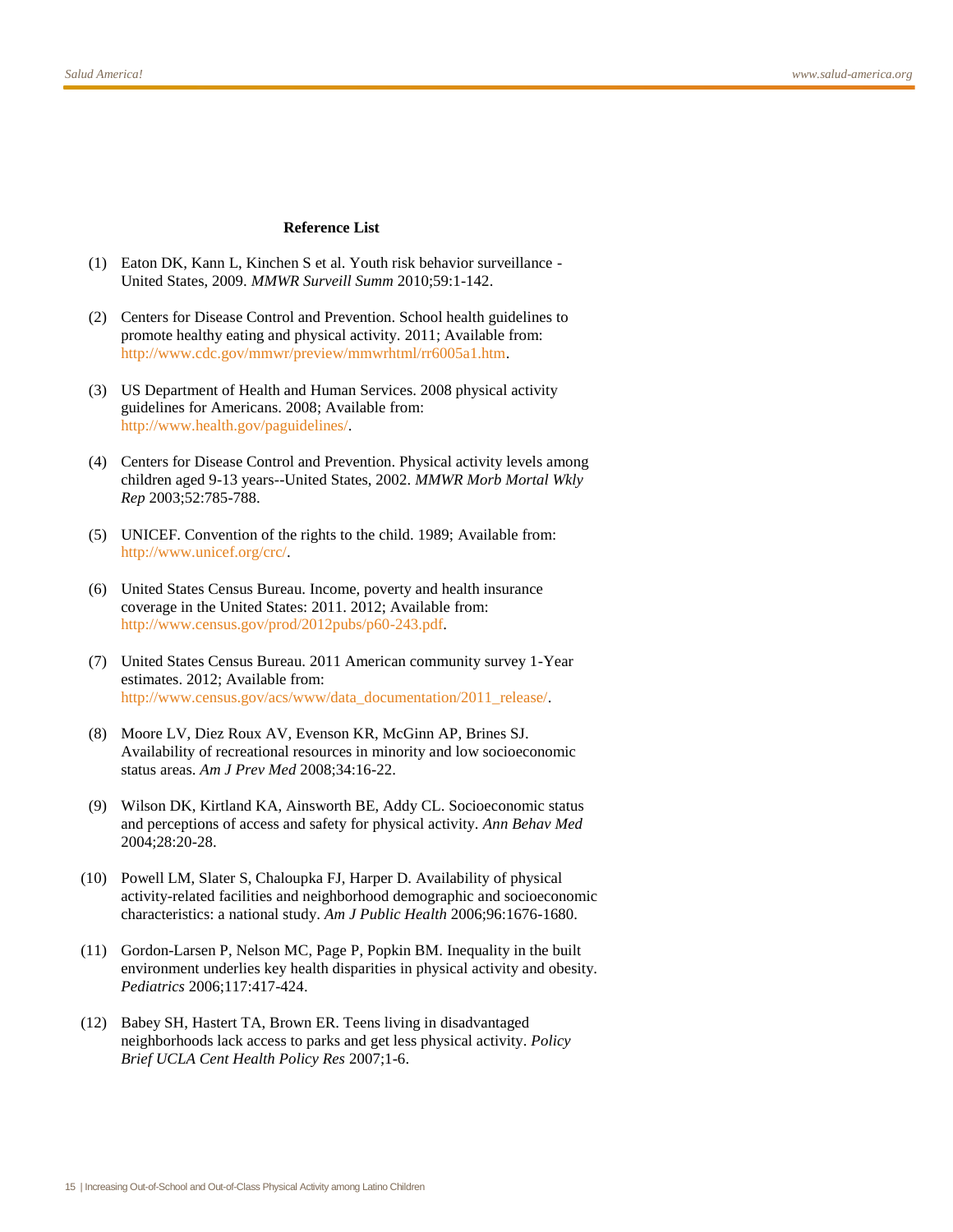- (13) Gomez-Feliciano L, McCreary LL, Sadowsky R et al. Active Living Logan Square: joining together to create opportunities for physical activity. *Am J Prev Med* 2009;37:S361-S367.
- (14) Hannon C, Cradock A, Gortmaker SL et al. Play Across Boston: a community initiative to reduce disparities in access to after-school physical activity programs for inner-city youths. *Prev Chronic Dis* 2006;3:A100.
- (15) Johnson-Gaither C. Latino park access: examining environmental equity in a "new destination" county in the south . *J Park Recreat Admin* 2011;29:37- 52.
- (16) Ward CL. Parental perceptions of childhood overweight in the Mexican American population: an integrative review. *J Sch Nurs* 2008;24:407-416.
- (17) Arredondo EM, Elder JP, Ayala GX, Campbell N, Baquero B, Duerksen S. Is parenting style related to children's healthy eating and physical activity in Latino families? *Health Educ Res* 2006;21:862-871.
- (18) Ruiz R, Gesell SB, Buchowski MS, Lambert W, Barkin SL. The relationship between hispanic parents and their preschool-aged children's physical activity. *Pediatrics* 2011;127:888-895.
- (19) Larios SE, Ayala GX, Arredondo EM, Baquero B, Elder JP. Development and validation of a scale to measure Latino parenting strategies related to children's obesigenic behaviors. The parenting strategies for eating and activity scale (PEAS). *Appetite* 2009;52:166-172.
- (20) Singh GK, Yu SM, Siahpush M, Kogan MD. High levels of physical inactivity and sedentary behaviors among US immigrant children and adolescents. *Arch Pediatr Adolesc Med* 2008;162:756-763.
- (21) Springer AE, Lewis K, Kelder SH, Fernandez ME, Barroso CS, Hoelscher DM. Physical activity participation by parental language use in 4th, 8th, and 11th grade students in Texas, USA. *J Immigr Minor Health* 2010;12:769- 780.
- (22) Taverno SE, Rollins BY, Francis LA. Generation, language, body mass index, and activity patterns in Hispanic children. *Am J Prev Med* 2010;38:145-153.
- (23) Unger JB, Reynolds K, Shakib S, Spruijt-Metz D, Sun P, Johnson CA. Acculturation, physical activity, and fast-food consumption among Asian-American and Hispanic adolescents. *J Community Health* 2004;29:467-481.
- (24) Lindsay AC, Sussner KM, Greaney ML, Peterson KE. Influence of social context on eating, physical activity, and sedentary behaviors of Latina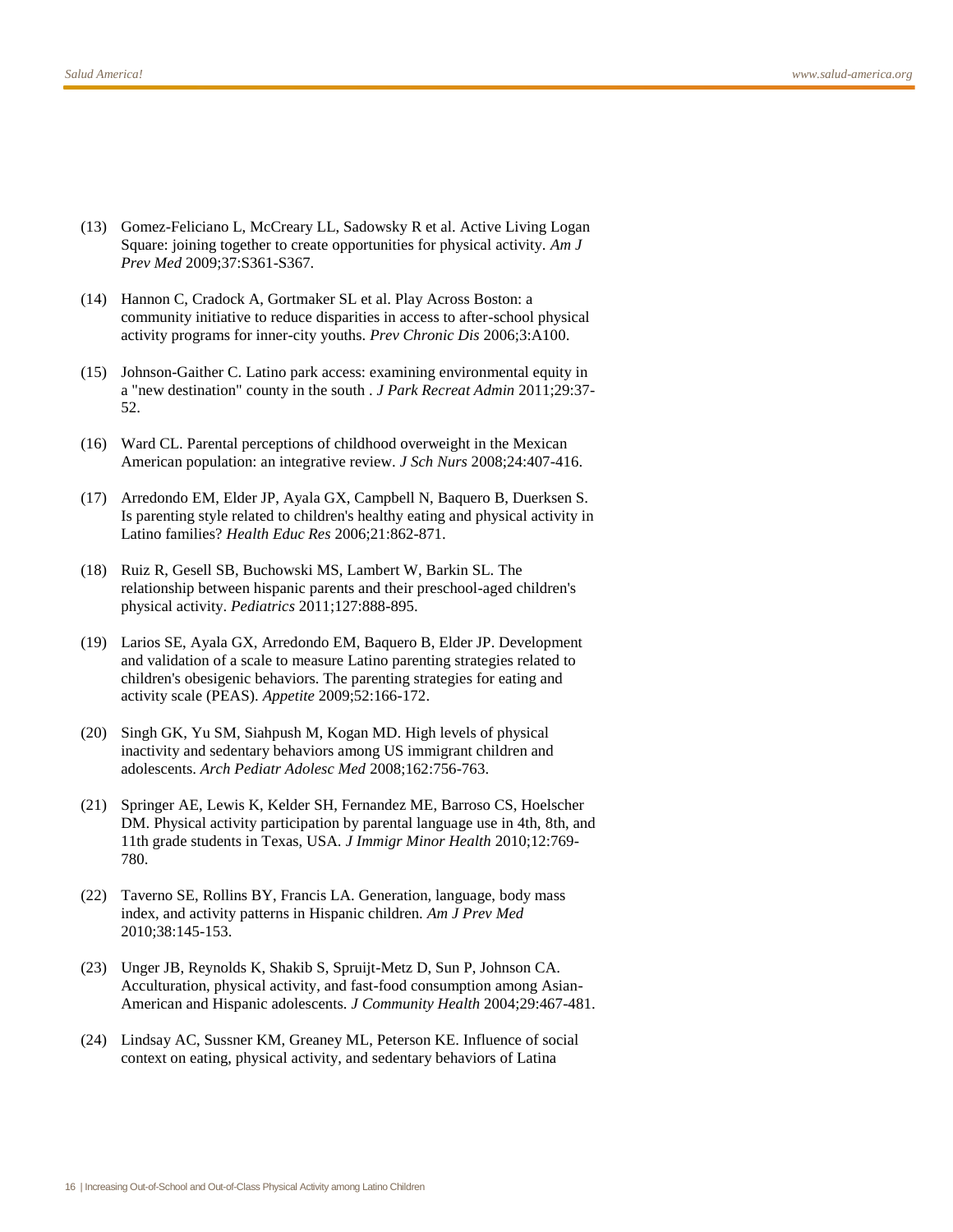mothers and their preschool-age children. *Health Educ Behav* 2009;36:81- 96.

- (25) Liu J, Probst JC, Harun N, Bennett KJ, Torres ME. Acculturation, physical activity, and obesity among Hispanic adolescents. *Ethn Health* 2009;14:509-525.
- (26) Martinez SM, Ayala GX, Arredondo EM, Finch B, Elder J. Active transportation and acculturation among Latino children in San Diego County. *Prev Med* 2008;47:313-318.
- (27) Pikora T, Giles-Corti B, Bull F, Jamrozik K, Donovan R. Developing a framework for assessment of the environmental determinants of walking and cycling. *Soc Sci Med* 2003;56:1693-1703.
- (28) Brennan Ramirez LK, Hoehner CM, Brownson RC et al. Indicators of activity-friendly communities: an evidence-based consensus process. *Am J Prev Med* 2006;31:515-524.
- (29) Grow HM, Saelens BE, Kerr J, Durant NH, Norman GJ, Sallis JF. Where are youth active? Roles of proximity, active transport, and built environment. *Med Sci Sports Exerc* 2008;40:2071-2079.
- (30) Brownson RC, Hoehner CM, Day K, Forsyth A, Sallis JF. Measuring the built environment for physical activity: state of the science. *Am J Prev Med* 2009;36:S99-123.
- (31) Stodolska M. Crime, physical Activity and outdoor recreation among Latino adolescents. 2011; Available at: [www.salud-america.org.](www.salud-america.org)
- (32) Zhu X, Lee C. Walkability and safety around elementary schools economic and ethnic disparities. *Am J Prev Med* 2008;34:282-290.
- (33) Smart Growth America. National Complete Streets Coalition. *Smart Growth America Web site* [serial online] 2010; Accessed January 11, 2013.
- (34) Miller L. "Complete Streets" conference wrap: Penalosa, Papandreou, look to L.A.'s future. 2012; Available at: [http://la.streetsblog.org/2012/03/05/complete-streets-conference-wrap](http://la.streetsblog.org/2012/03/05/complete-streets-conference-wrap-penalosa-papandreou-look-to-l-a-s-future/)[penalosa-papandreou-look-to-l-a-s-future/.](http://la.streetsblog.org/2012/03/05/complete-streets-conference-wrap-penalosa-papandreou-look-to-l-a-s-future/)
- (35) Santa Ana in Motion. Complete Streets. 2012; Available at: [http://www.ci.santa-ana.ca.us/santaanainmotion/completestreets.asp.](http://www.ci.santa-ana.ca.us/santaanainmotion/completestreets.asp)
- (36) Safe Routes to School National Partnership. Implementing safe routes to school in low-income schools and communities: A resource guide for volunteers and professionals. 2012; Available at: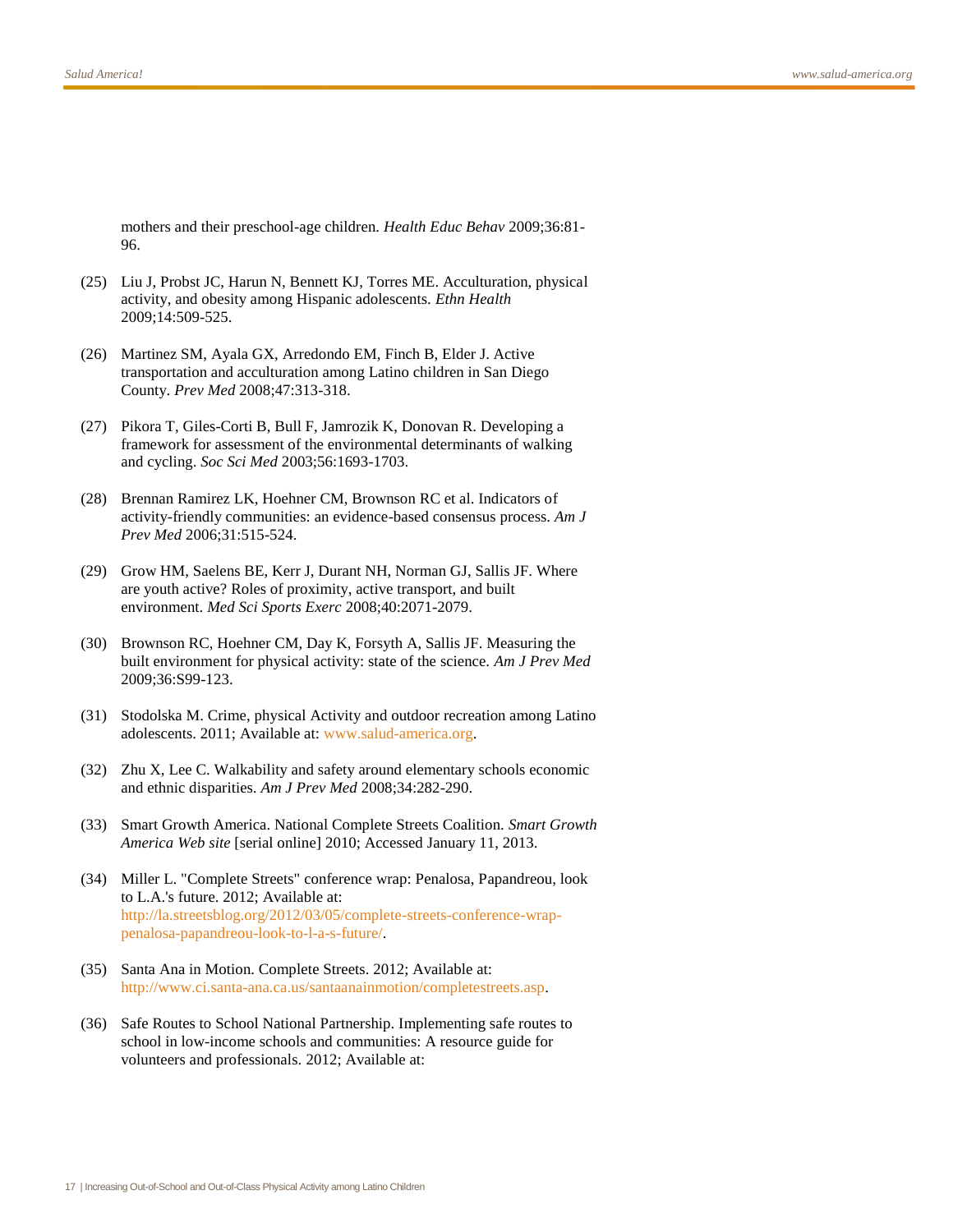[http://www.saferoutespartnership.org/sites/default/files/pdf/LowIncomeGui](http://www.saferoutespartnership.org/sites/default/files/pdf/LowIncomeGuide.pdf) [de.pdf.](http://www.saferoutespartnership.org/sites/default/files/pdf/LowIncomeGuide.pdf)

- (37) Robert Woods Johnson Foundation. Safe Routes to School at Maybury Elementary School in Detroit. 2012; Available at: [http://www.policylink.org/atf/cf/%7B97C6D565-BB43-406D-A6D5-](http://www.policylink.org/atf/cf/%7B97C6D565-BB43-406D-A6D5-ECA3BBF35AF0%7D/Safe%20Routes%20to%20School%20Maybury%20Elementary%20Detroit.pdf) [ECA3BBF35AF0%7D/Safe%20Routes%20to%20School%20Maybury%20](http://www.policylink.org/atf/cf/%7B97C6D565-BB43-406D-A6D5-ECA3BBF35AF0%7D/Safe%20Routes%20to%20School%20Maybury%20Elementary%20Detroit.pdf) [Elementary%20Detroit.pdf.](http://www.policylink.org/atf/cf/%7B97C6D565-BB43-406D-A6D5-ECA3BBF35AF0%7D/Safe%20Routes%20to%20School%20Maybury%20Elementary%20Detroit.pdf)
- (38) Slater SJ, Nicholson L, Chriqui J, Turner L, Chaloupka F. The impact of state laws and district policies on physical education and recess practices in a nationally representative sample of US public elementary schools. *Arch Pediatr Adolesc Med* 2012;166:311-316.
- (39) Richmond TK, Hayward RA, Gahagan S, Field AE, Heisler M. Can school income and racial/ethnic composition explain the racial/ethnic disparity in adolescent physical activity participation? *Pediatrics* 2006;117:2158-2166.
- (40) Pearlman DN, Dowling E, Bayuk C, Cullinen K, Thacher AK. From concept to practice: using the School Health Index to create healthy school environments in Rhode Island elementary schools. *Prev Chronic Dis* 2005;2 Spec no:A09. Epub;%2005 Nov 1.:A09.
- (41) Belansky ES, Cutforth N, Delong E et al. Early impact of the federally mandated Local Wellness Policy on physical activity in rural, low-income elementary schools in Colorado. *J Public Health Policy* 2009;30 Suppl 1:S141-60.:S141-S160.
- (42) Spruijt-Metz D, Nguyen-Michel ST, Goran MI, Chou CP, Huang TT. Reducing sedentary behavior in minority girls via a theory-based, tailored classroom media intervention. *Int J Pediatr Obes* 2008;3:240-248.
- (43) Hawthorne A, Shaibi G, Gance-Cleveland B, McFall S. Grand Canyon Trekkers: school-based lunchtime walking program. *J Sch Nurs* 2011;27:43- 50.
- (44) Yin Z, Parra-Medina D, Cordova A et al. Miranos! Look at us, we are healthy! An environmental approach to early childhood obesity prevention. *Child Obes* 2012;8:429-439.
- (45) Mendoza JA, Watson K, Baranowski T, Nicklas TA, Uscanga DK, Hanfling MJ. The walking school bus and children's physical activity: a pilot cluster randomized controlled trial. *Pediatrics* 2011;128:e537-e544.
- (46) Kong AS, Burks N, Conklin C et al. A pilot walking school bus program to prevent obesity in Hispanic elementary school children: role of physician involvement with the school community. *Clin Pediatr (Phila)* 2010;49:989- 991.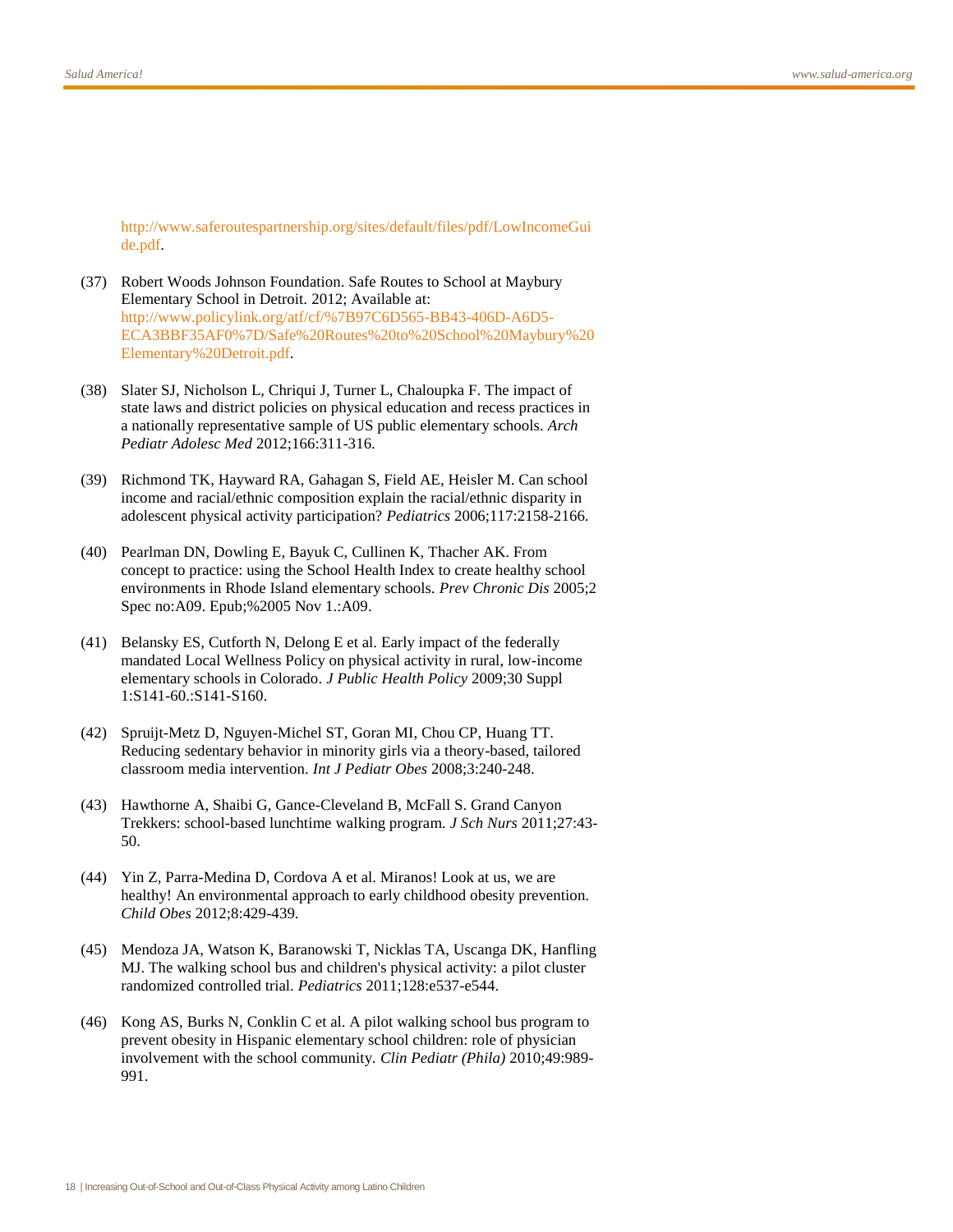- (47) Johnston CA, Tyler C, Fullerton G et al. Effects of a school-based weight maintenance program for Mexican-American children: results at 2 years. *Obesity (Silver Spring)* 2010;18:542-547.
- (48) US Department of Health and Human Services. Healthy People 2020. 2012; Available at[: http://www.healthypeople.gov/2020/topicsobjectives2020/.](http://www.healthypeople.gov/2020/topicsobjectives2020/)
- (49) Maddock J, Choy LB, Nett B, McGurk MD, Tamashiro R. Increasing access to places for physical activity through a joint use agreement: a case study in urban Honolulu. *Prev Chronic Dis* 2008;5:A91.
- (50) US Department of Health and Human Services. Healthy People 2010 Final Review. 2010; Available at: [http://www.cdc.gov/nchs/healthy\\_people/hp2010/hp2010\\_final\\_review.htm.](http://www.cdc.gov/nchs/healthy_people/hp2010/hp2010_final_review.htm)
- (51) Spengler JO, Connaughton DP, Maddock JE. Liability concerns and shared use of school recreational facilities in underserved communities. *Am J Prev Med* 2011;41:415-420.
- (52) California Pan-Ethnic Health Network. Unlocking the playground: Achieving equity in physical activity spaces. 2009; Available at: [http://www.cpehn.org/pdfs/Joint%20Use%20Brief.pdf.](http://www.cpehn.org/pdfs/Joint%20Use%20Brief.pdf)
- (53) Evenson KR, McGinn AP. Availability of school physical activity facilities to the public in four U.S. communities. *Am J Health Promot* 2004;18:243- 250.
- (54) Baker T, Masud H. Liability risks for after-hours use of public school property to reduce obesity: a 50-state survey. *J Sch Health* 2010;80:508- 513.
- (55) Spengler JO, Carroll MS, Connaughton DP, Evenson KR. Policies to promote the community use of schools: a review of state recreational user statutes. *Am J Prev Med* 2010;39:81-88.
- (56) National Policy and Legal Analysis Network To Prevent Childhood Obesity. Fifty-state scan of laws addressing community use of schools. 2010; Available at: [http://changelabsolutions.org/sites/default/files/documents/JU\\_StateSurvey\\_](http://changelabsolutions.org/sites/default/files/documents/JU_StateSurvey_FINAL_2010.03.19.pdf) [FINAL\\_2010.03.19.pdf.](http://changelabsolutions.org/sites/default/files/documents/JU_StateSurvey_FINAL_2010.03.19.pdf)
- (57) Olvera N, Bush JA, Sharma SV, Knox BB, Scherer RL, Butte NF. BOUNCE: a community-based mother-daughter healthy lifestyle intervention for low-income Latino families. *Obesity (Silver Spring)* 2010;18 Suppl 1:S102-4.:S102-S104.